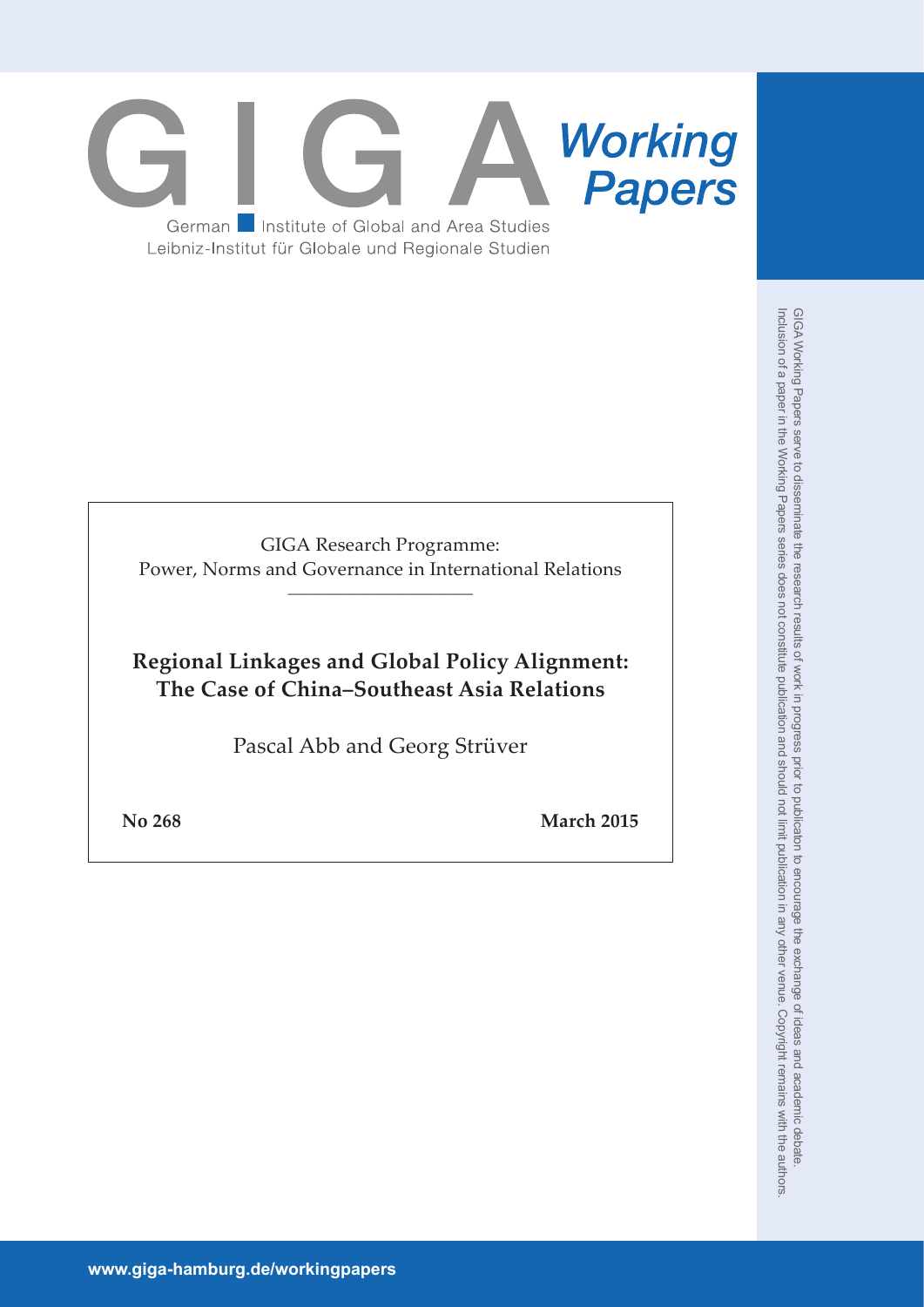# **GIGA Working Papers 268/2015**

Edited by the GIGA German Institute of Global and Area Studies Leibniz‐Institut für Globale und Regionale Studien

The GIGA Working Papers series serves to disseminate the research results of work in progress prior to publication in order to encourage the exchange of ideas and academic debate. An objective of the series is to get the findings out quickly, even if the presenta‐ tions are less than fully polished. Inclusion of a paper in the GIGA Working Papers series does not constitute publication and should not limit publication in any other venue. Copyright remains with the authors.

GIGA Research Programme "Power, Norms and Governance in International Relations"

Copyright for this issue: © Pascal Abb and Georg Strüver

WP Coordination and English‐language Copyediting: Melissa Nelson Editorial Assistance and Production: Silvia Bücke

All GIGA Working Papers are available online and free of charge on the website <www.giga‐hamburg.de/workingpapers>. For any requests please contact: <workingpapers@giga-hamburg.de>

The GIGA German Institute of Global and Area Studies cannot be held responsible for errors or any consequences arising from the use of information contained in this Working Paper; the views and opinions expressed are solely those of the author or authors and do not necessarily reflect those of the Institute.

GIGA German Institute of Global and Area Studies Leibniz‐Institut für Globale und Regionale Studien Neuer Jungfernstieg 21 20354 Hamburg Germany <info@giga‐hamburg.de> <www.giga‐hamburg.de>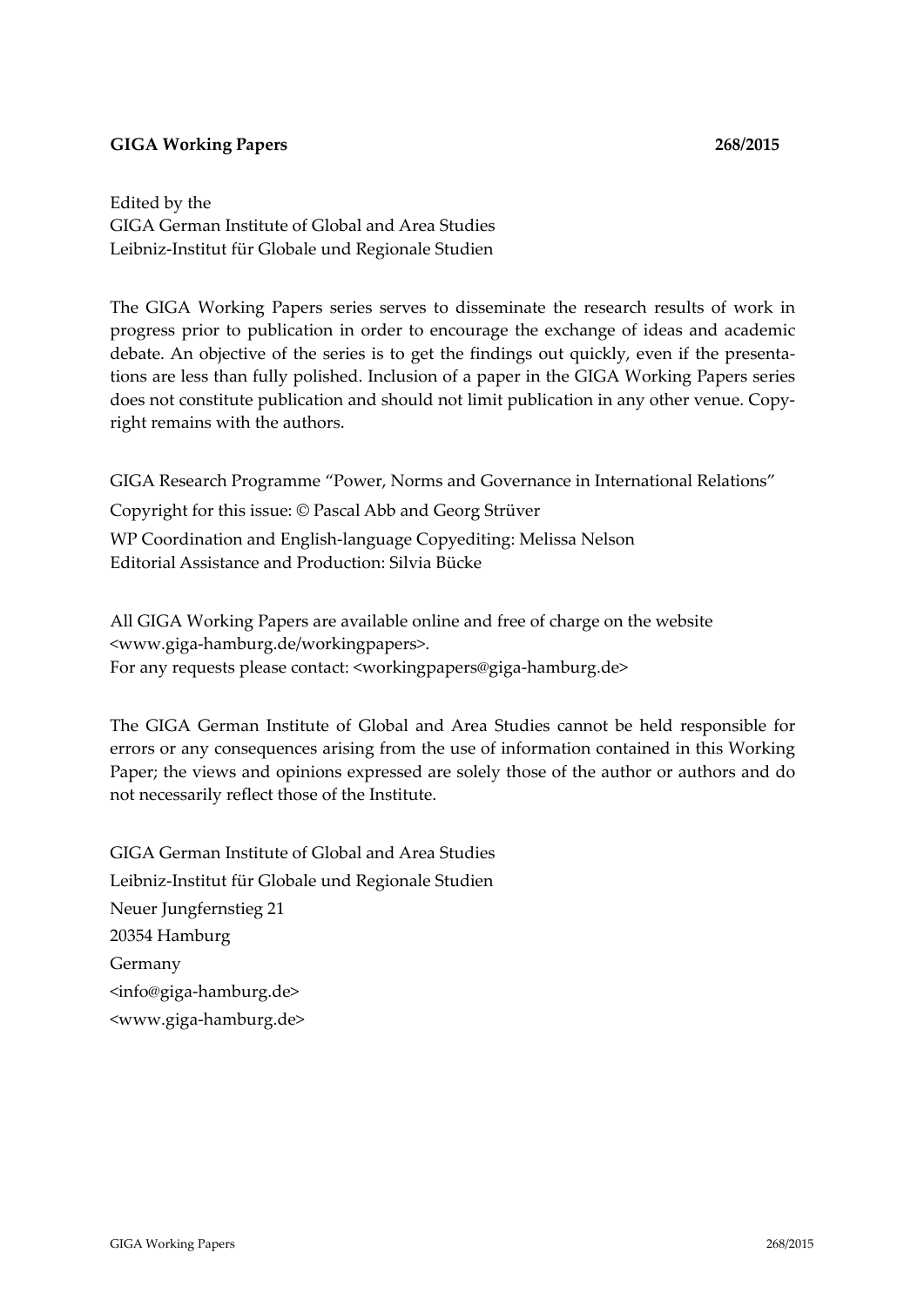# **Regional Linkages and Global Policy Alignment: The Case of China–Southeast Asia Relations**

## **Abstract**

This paper uses the case of Sino–Southeast Asian relations to gain insights on China's abil‐ ity to muster support for its global agenda. The analysis focuses on the regional–global nexus of interstate relations and explores the extent to which the quality of two states' regional relations influences the likelihood of behavioral alignment in global politics. To this end, we consider a range of potentially influential aspects of Sino-Southeast Asian relations (the quality of bilateral relations based on recent event data, alliance policy, regime similarity, development level, and economic ties) and employ a statistical model to search for correlations with observed trends of voting coincidence in the United Nations General Assembly during the period 1979–2010. We find a strong correlation between the quality of regional bilateral relations and global policy alignment, which indicates that patterns of regional cooperation and conflict also impact the trajectory of China's rise in world affairs.

Keywords: regional cooperation and conflict, Southeast Asia, China, event data, UN voting analysis, panel data

#### **Pascal Abb**

is a research fellow at the GIGA Institute of Asian Studies and a member of GIGA's Re‐ search Programme 4: Power, Norms and Governance in International Relations. His re‐ search focuses on China's foreign policy and its international relations think tanks. <pascal.abb@giga‐hamburg.de> <www.giga‐hamburg.de/en/team/abb>

#### **Georg Strüver, M.A.**

is a research fellow at the GIGA Institute of Asian Studies and a doctoral student at the University of Hamburg. His research for this article has been partly funded by the Volkswagen Foundation in the context of the project "Contested Leadership in Interna‐ tional Relations: Power Politics in South America, South Asia, and Sub‐Saharan Africa." <georg.struever@giga‐hamburg.de> <www.giga‐hamburg.de/en/team/strüver>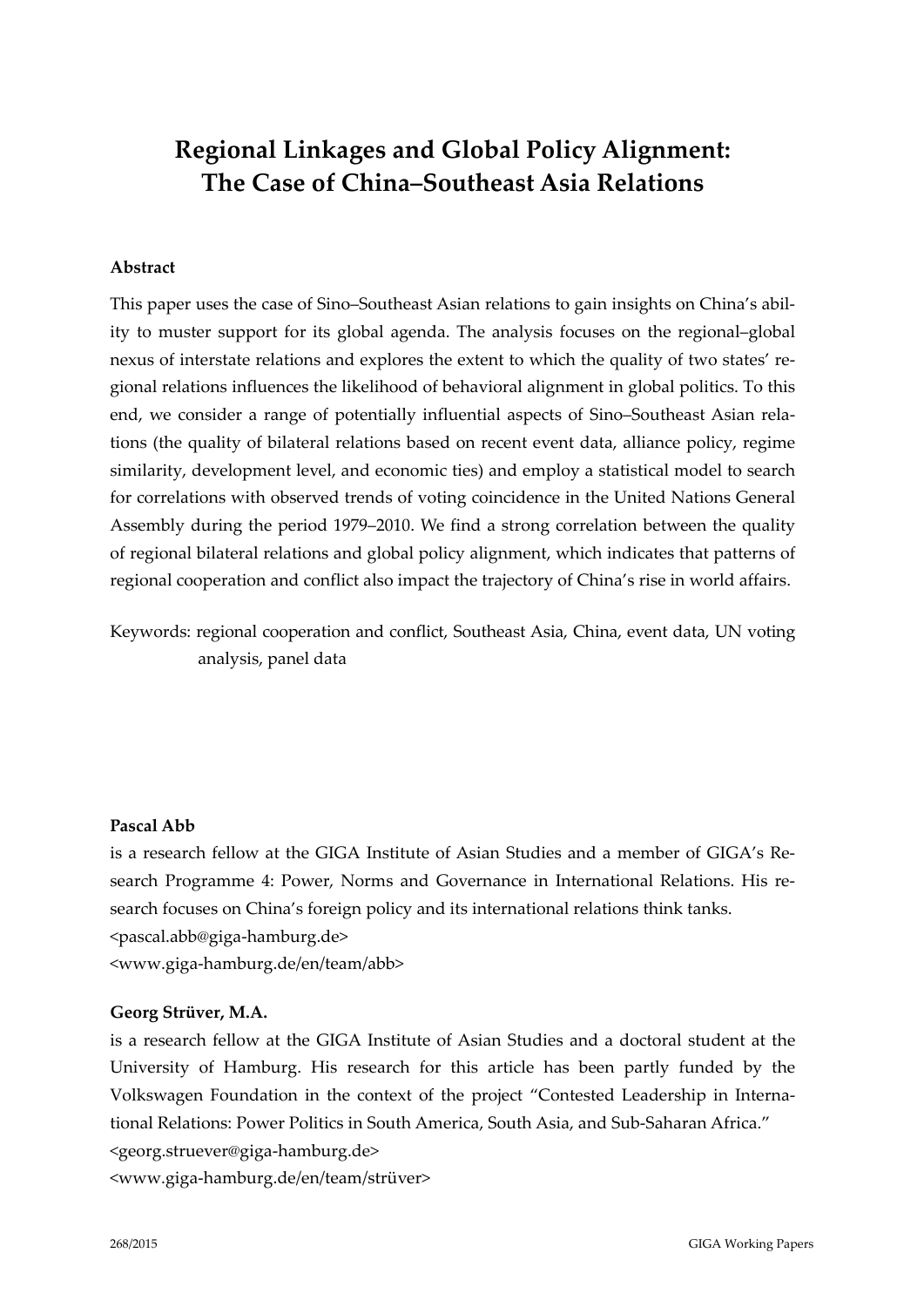# **Regional Linkages and Global Policy Alignment: The Case of China–Southeast Asia Relations**

**Pascal Abb and Georg Strüver**

# **Article Outline**

- 1 Introduction
- 2 Southeast Asian Reactions to a Rising China: A Literature Review
- 3 The Impact of Regional Politics on Global Alignment: Framework and Hypotheses
- 4 Data and Research Design
- 5 Empirical Results
- 6 Conclusion
- Bibliography

# **1 Introduction**

Whether or not China has been able to translate its growing material power into actual international influence and the extent to which Beijing has been able to attract other countries to its development model and its visions of global order are key questions in the academic and political debate on China's rise. In the search for answers to these questions, Southeast Asia is often considered a "bellwether for how China's rise might affect the world" (Bolt 2011: 277). While China is "going global" and branching out into other regions as well, Southeast Asia is far ahead of the other regions in its economic interconnectedness and the degree of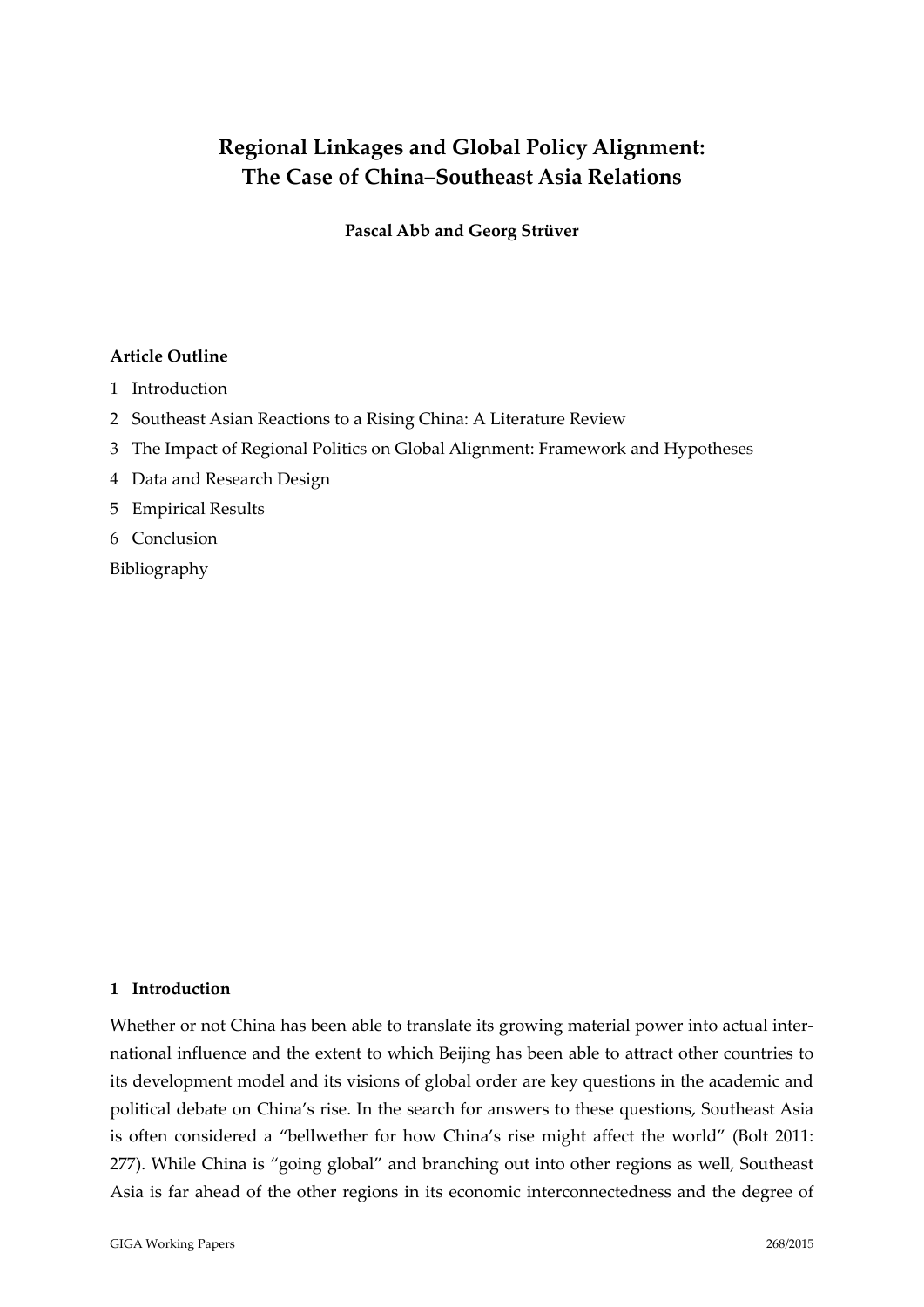institutionalization of its interactions with China. Therefore, China's ability to have its regional and global policies accepted among Southeast Asian countries can be considered a meaningful test of its growing international appeal and recognition as a responsible power (Beeson and Li 2012: 42). Generally, China's prospects for making headway in the region have looked promising for much of the last decade and a half. As a result of the Chinese government's embracing of a "new diplomacy" in the early 1990s – centered around stepped‐up diplomatic engagement and economic expansion into the region – the PRC not only paved the way for the normalization of relations with Southeast Asian countries but also gained ac‐ ceptance and influence among them (e.g. Bolt 2011: 278; Breslin 2009: 821 ff; Womack 2003: 541 ff). The 2010 landmark accord to establish a China–ASEAN FTA (CAFTA) is a good example of this trend. High‐level government statements made by China further anticipate not only that neighboring countries will play a crucial role in China's current foreign policy outlook but also that, at least rhetorically, diplomacy and cooperation should prevail in future interstate relations in the region to secure a stable environment for China's development.1

At the same time, however, relations between China and Southeast Asia have faced significant strains. In recent years, tensions over disputed territories in the South China Sea have flared up again and have not only brought about diplomatic quarrels such as the staking of competing sovereignty claims with the UN but also resulted in maritime clashes between China and several of its regional neighbors (Swaine and Fravel 2011). Against this background, strategic uncertainty about China's regional role has been further nourished by the more than threefold growth of its military expenditures over the last decade and, in particular, its recent focus on modernizing its naval force (Bolt 2011: 282 ff). Taken together, these developments have increased the wariness of Southeast Asian governments vis‐à‐vis China and provided a catalyst for the expansion of the US presence in "pivotal" Asia (Beeson 2013; Yahuda 2013). Recent studies further suggest that these developments have jeopardized China's prospects of exercising a regional leadership role, let alone establishing any form of hegemony in Southeast Asia (Beeson 2013: 243; Bolt 2011: 283 ff). Statements like that of the former Chinese foreign minister Yang Jiechi at a meeting with Southeast Asian nations in 2010 that "China is a big country and other countries are small countries" surely have not al‐ leviated Southeast Asian governments' concerns about China's intentions (McCarthy 2012).<sup>2</sup>

This study analyzes the degree to which regional cooperation and conflict impact China's ability to muster support for its policies at the global level. While Southeast Asian governments' reactions to China's material rise and its changing regional behavior have received a

<u>.</u>

<sup>1</sup> See Diplomacy to focus on neighborhood, in: *China Daily*, online: <www.chinadaily.com.cn/china/2014‐01/02/ content\_17209275.htm> (28 April 2014), and *Xi Jinping Makes Important Remarks at a Conference on the Diplomatic Work with Neighbouring Countries*, online: <www.fmprc.gov.cn/mfa\_eng/wjb\_663304/wjbz\_663308/activities\_ 663312/t1093870.shtml> (28 April 2014).

<sup>2</sup> See also The dragon's new teeth, in: *The Economist*, online: <www.economist.com/node/21552193/print>, (28 April 2014).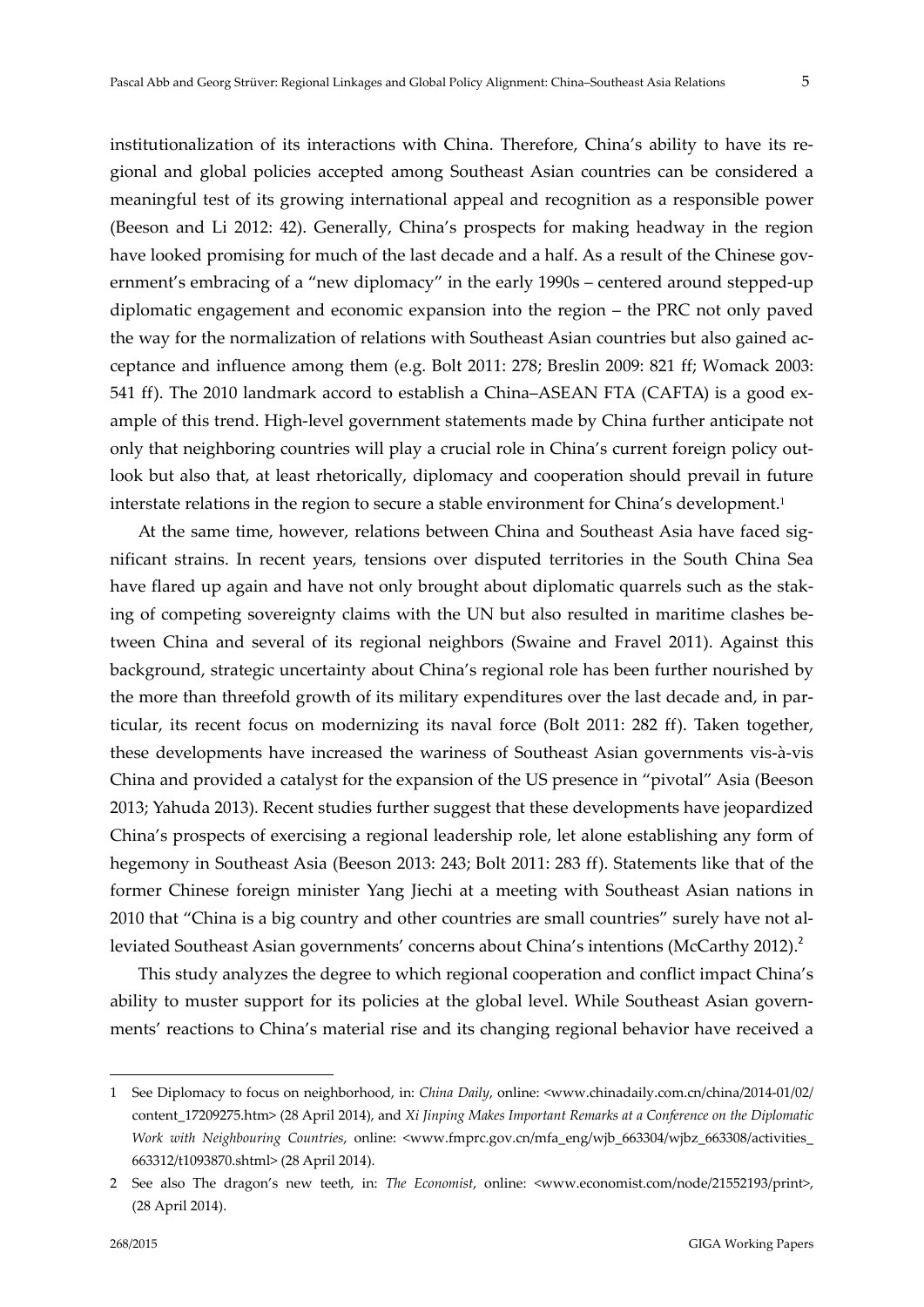great deal of academic attention, the existing studies are mostly confined to the regional level of analysis. Surprisingly little work exists on the ways in which regional and global politics might interact. In order to contribute to the understanding of this nexus, we suggest exploring the impact that several dimensions of China–Southeast Asia relations have had on both sides' behavioral alignments in global politics. In doing so, we subject two opposing arguments from the literature on China–Southeast Asia relations to further investigation: The first focuses on the potential drivers of regional accommodation of and cooperation with a rising China. The other concentrates on regional balancing and hedging behavior. We reappraise both lines of argument with regard to the potential impact of regional politics on global relations.

The empirical analysis draws on two data sets that, thus far, have not been employed to describe and test arguments on China–Southeast Asia relations. In order to quantify the qual‐ ity of Sino–Southeast Asian relations, we revert to the Global Database of Events, Language, and Tone (GDELT) (Leetaru and Schrodt 2013). Policy alignment between China and South‐ east Asian countries in world affairs is measured by the countries' levels of similarity in terms of voting behavior in the United Nations General Assembly (Strezhnev and Voeten 2013a). Drawing on these data, we use descriptive statistics and multivariate least square dummy variable regressions to explore how far patterns of conflict and cooperation between China and Southeast Asian countries impact the latter's propensity to align with China in in‐ ternational politics. Apart from the overall quality of Sino–Southeast Asian material rela‐ tions, we consider factors such as economic exchange, domestic regime characteristics, and diplomatic alignments that could plausibly influence policy alignment.

The article proceeds as follows: Section 2 reviews the literature on Southeast Asian na‐ tions' reactions to China's rise in the region, paying particular attention to potential drivers of acceptance (or alignment and accommodation) and resistance (or contestation) towards China. In Section 3, we take up the main arguments of the literature and discuss how regional and global politics might interact. We also formulate testable hypotheses regarding the de‐ terminants of Southeast Asian states' behavior towards China. Section 4 introduces the indi‐ cators and data sources used for the analysis and provides a comprehensive description of the data. In Section 5 we present and discuss the results of our statistical model. The final section concludes the paper by discussing our findings against the background of the ongoing global power shifts and by outlining further areas for research.

#### **2 Southeast Asian Reactions to a Rising China: A Literature Review**

Questions concerning Southeast Asian countries' response to China's regional policies and the PRC's growing national capabilities have received significant scholarly attention over the last decade. Many works have examined China's ability to translate its material weight into political power and influence in Southeast Asia and the extent to which this might have helped it exercise a regional leadership role. Other studies have looked at how China has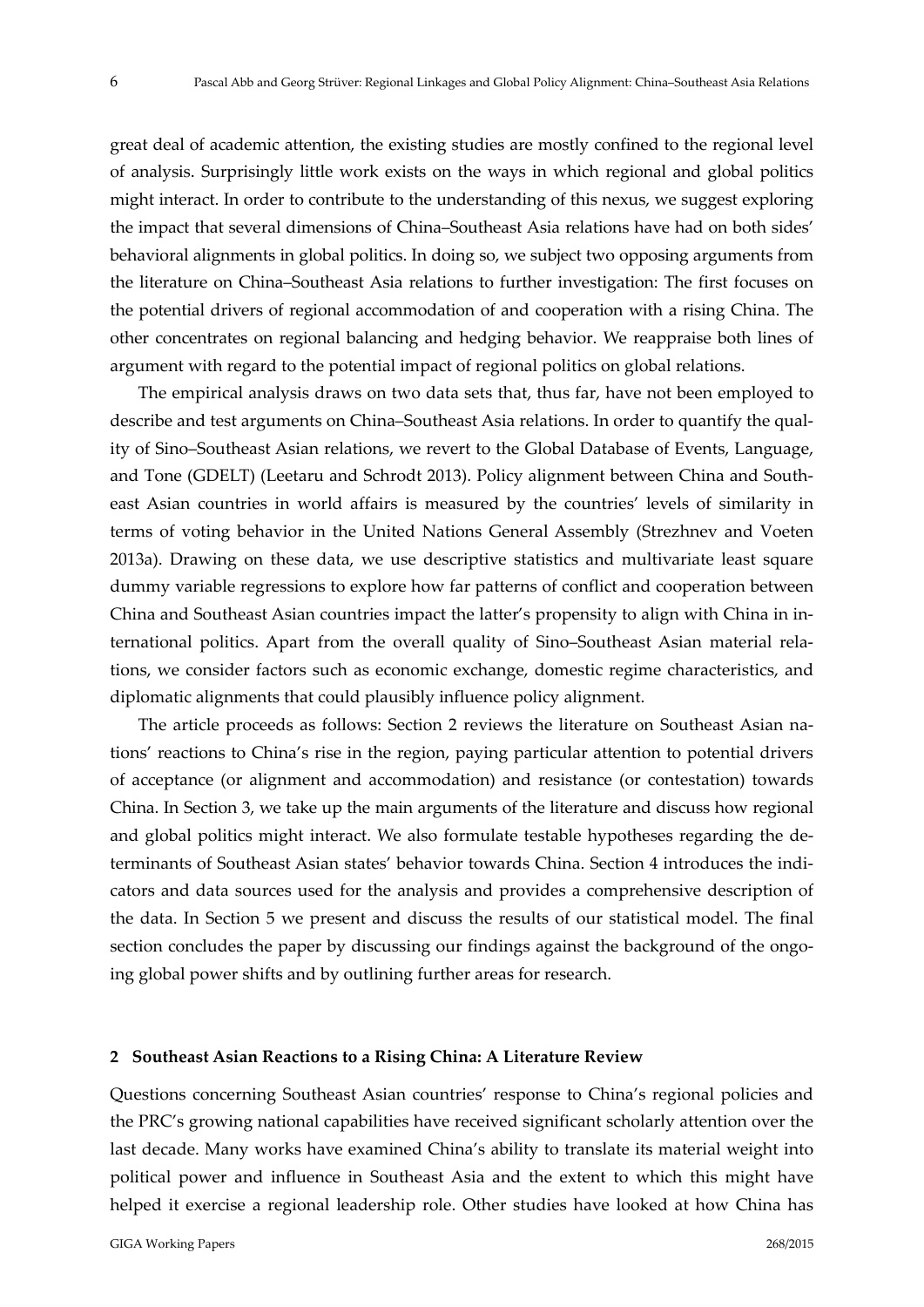been a testing ground for mainly (neo)realist expectations of interstate behavior by investigating whether Southeast Asian countries have chosen to balance against or accommodate a rising China, and why they have done so.

There are important reasons why Southeast Asian nations might seek to align economically and politically with China. Of these, shared cultural values, similar views on economic development (and, in some cases, political orders), and the opportunity to profit from the China boom are among the most frequently cited regarding optimism about stable coopera‐ tion with a rising China (Acharya 2003b; Glosny 2006; Goh 2007; Roy 2005; Tongzon 2005). The literature discusses three sets of relational factors in particular that contribute to explaining Southeast Asian countries' accommodation of a materially rising China and greater de‐ grees of acceptance of Beijing's policies throughout the region. These are China's strategy of diplomatic engagement, the growing economic interconnectedness in the region, and China's employment of soft power.

Concerning China's strategy of diplomatic engagement, it is argued that the country's policy of "good neighborliness" since the early 1990s has been crucial to the normalization of Chinese–Southeast Asian relations (Womack 2003: 541). A central aim of China's "new di‐ plomacy" in Southeast Asia (and beyond) has been to engage with the region at the bi‐ and multilateral levels and to enhance "international cooperation that aims to foster economic growth and portray China as a responsible power" (Bolt 2011: 278).3 The intensification of diplomatic ties is seen as having contributed to the reduction of threat perceptions in the region (Goh 2007). Expanded economic interconnectedness with Southeast Asian countries has helped China expand its influence in the region further. This does not mean that China has gained direct influence over the behavior of Southeast Asian states. Rather, it is argued that "the most notable elements of China's growing power – its economic strength and integra‐ tion into the world economy – are manifested in structural, and often unintentional, ways" (Goh 2011: 24; see also Breslin 2009: 818, 835). Southeast Asian states might thus accommodate and align with China due to domestic expectations regarding the positive economic impact of their dealings with China and due to the perceived attractiveness of China's economic development model in general (Chen and Yang 2013: 280 ff; Breslin 2009: 826 ff; Beeson 2009: 106 ff).

Against the background of increasingly dense economic and diplomatic ties, China has further relied on its "soft power" to expand its attractiveness and influence among Southeast Asian countries. According to Kurlantzick (2006: 271, 273–274), the Chinese soft‐power strat‐ egy goes far beyond Joseph Nye's original notion of soft power. It consists of "culture, di‐ plomacy, participation in multinational organizations, businesses' actions abroad, and the gravitational pull of China's economic strength," with the latter also encompassing foreign

<sup>3</sup> Zhu (2010, 6) has argued that the main rationales behind the foreign policy adjustments under the label of a "new diplomacy" lie in China's raw material needs and its access to foreign markets, as well as its wish to iso‐ late Taiwan, to reassure the world about the peacefulness of its rise, and to portray the country as a responsible stakeholder in the international system.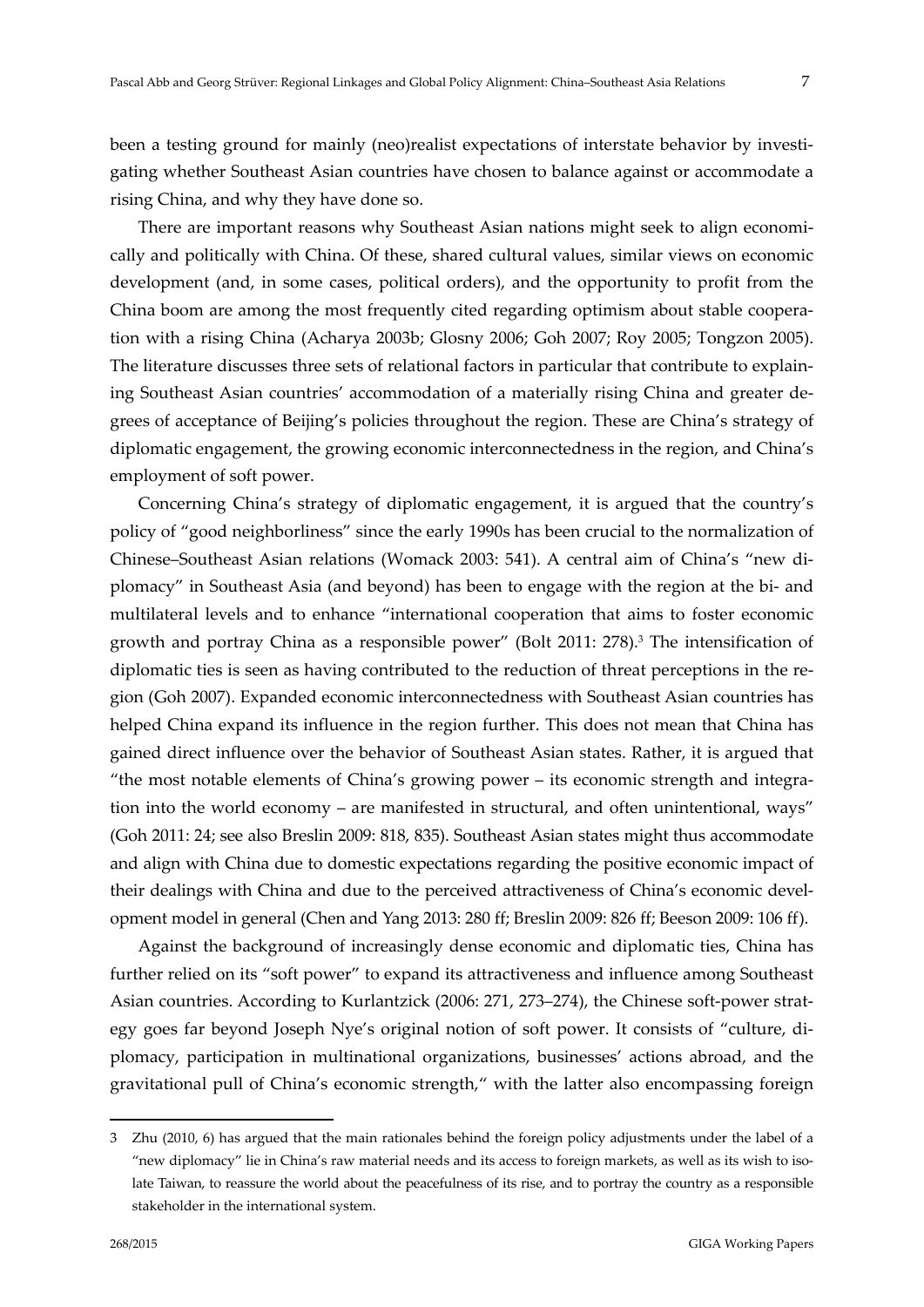aid and investment. While the employment of different soft‐power tools is believed to have helped China improve its image among the (Southeast) Asian elites and publics in general, it is also argued that China's soft‐power capabilities are still at a low level – not only relative to its hard‐power resources but also relative to the United States', Japan's, and South Korea's softer forms of influence in Southeast Asia and the wider region (e.g. Kurlantzick 2006; Lee 2009; Linley, Reilly, and Goldsmith 2012; Nelson and Carlson 2012).

These relational drivers interact with a number of domestic factors that are expected to facilitate Southeast Asian alignment and cooperation with China. The latter include geographical, cultural, and political proximity, as well as the relatively low power status of Southeast Asian states in comparison to China. For the case of East Asia, it has been shown that in addition to the existence of alliances with the United States and territorial conflicts, regime characteristics play an important role in shaping regional responses to China's rise (Chung 2009).4 It can be expected that the low‐to‐medium power capabilities of Southeast Asian countries function as a further impetus for "bandwagoning" rather than balancing be‐ havior. Further, similarities in the developmental experiences of China and (South)East Asian countries as well as a shared Asian culture – including the "ASEAN values," which highlight the importance of national sovereignty and the principle of nonintervention – might ease interstate exchange and understanding. Both factors are thus expected to facilitate the accommodative behavior of the region's governments and ease China's exercise of influence in Southeast Asia (Beeson 2009; Stubbs 2008).

In contrast, security concerns are usually presented as the main drivers of regional contestation and balancing behavior towards China. Southeast Asian nations are among those states most immediately exposed to the negative corollaries of a rising China (Acharya 2003a; Acharya 2003b; Swaine and Fravel 2011): the recent reescalation of island disputes in the South China Sea has heightened tensions between China and the Southeast Asian claimants.5 In the wake of its sustained economic boom, China has also been able to boost its military expenditures more than threefold since the beginning of the century, from 41 billion USD in 2001 to approximately 130 billion USD in 2011 when adjusted for inflation, and has already exceeded the combined expenditures of all Southeast Asian nations (28 billion USD) by far.<sup>6</sup> This has triggered a perception of security threats, which has been further nourished by stra‐ tegic uncertainty about China's future intentions, on the part of all Southeast Asian nations.

It is argued that these developments have caused Southeast Asian reactions to China's rise – such as institutional balancing within the framework of ASEAN and a growing reli‐ ance on the United States as an external security provider – which, among other things, have

<sup>4</sup> See also Ross (2006) for a somewhat contradictory argument that the distribution of material capabilities suffices to explain East Asian secondary states' reactions to China's regional rise.

<sup>5</sup> On the development of territorial conflicts in Southeast Asia, mainly in the South China Sea, see for example Hu (2010), Miyhushi (2012), and Swaine and Fravel (2011).

<sup>6</sup> See the SIPRI Military Expenditure Database, online: < www.milexdata.sipri.org/>.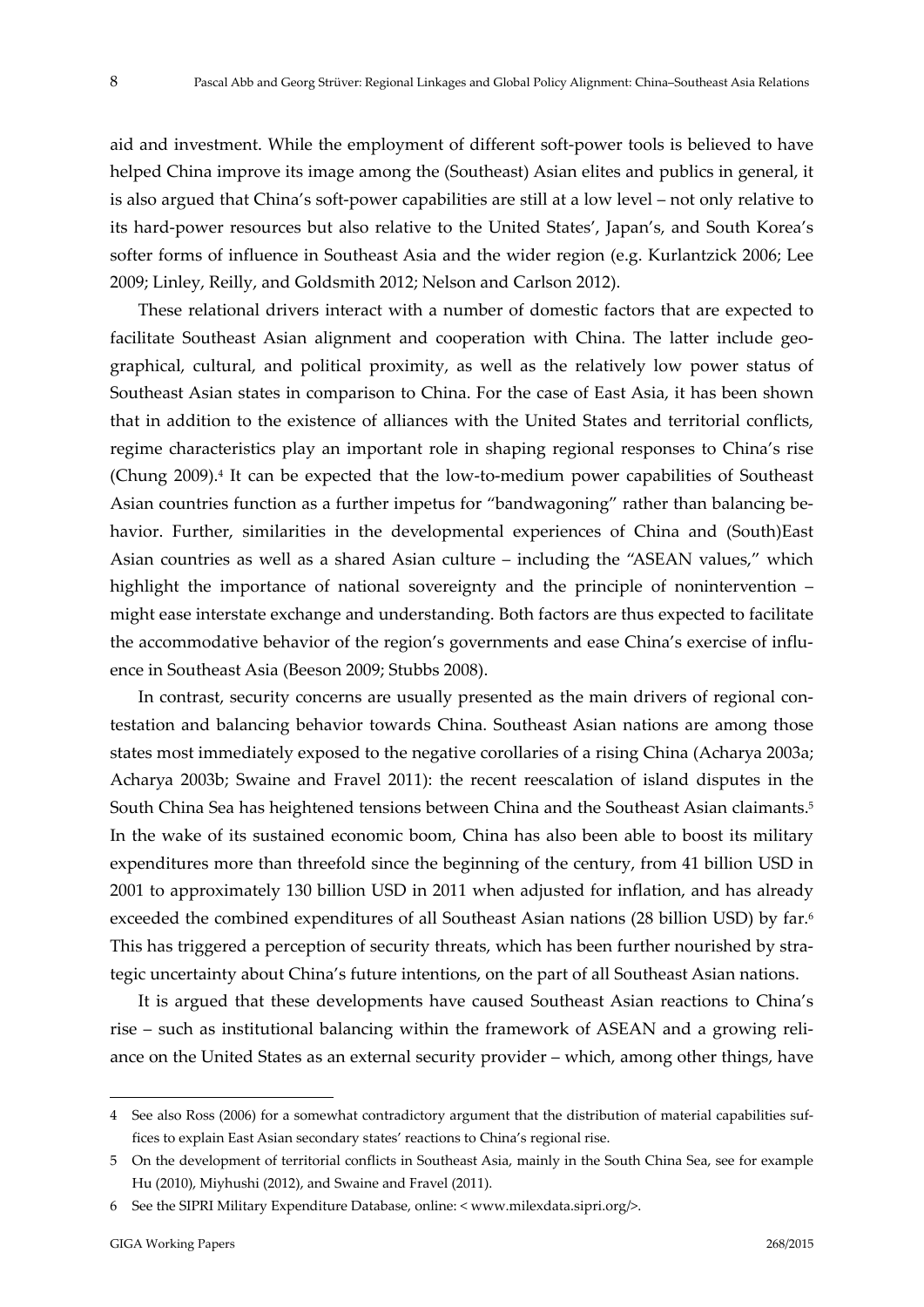restricted China's ability to adopt any widely accepted form of regional leadership (e.g. Beeson 2013; Emmers 2010; Odgaard 2007; Yahuda 2013). In some cases, Southeast Asian countries' reactions to China's rise have been supplemented with strategies such as omnien‐ meshment and the balancing of both great powers' influence in the region, the latter of which has taken place since the end of the Cold War (Ciorciari 2009; Goh 2008). Thus, taking the contending arguments together, the literature suggests that Southeast Asian countries occupy a strategic middle position, oscillating between the two poles of contestation of and accom‐ modation of China's regional policies. What is less clear, however, not only empirically but also conceptually, is whether or not such regional patterns of interaction impact global policy linkages between China and Southeast Asian countries. Nonetheless, there are good reasons to suspect that the two are linked.7

#### **3 The Impact of Regional Politics on Global Alignment: Framework and Hypotheses**

A country's ability to exercise effective leadership, ideally to the point of hegemony, within its regional backyard has been described as a prerequisite to major power status at the global level (Mearsheimer 2001), since it frees up resources (or even allows for the extraction of tributes) and allows the dominant country to project its power elsewhere. Such a realist notion of IR theory has usually been applied to explain cases of major powers seeking super‐ power status and regional hegemony through military expansion (most notably twentieth‐ century Germany, industrial‐era Japan, and the Soviet Union), although a rising China has explicitly been singled out as its next major test case (Mearsheimer 2001; Rosecrance 2006).

Most of these historical examples ended in failure for the would-be hegemon, as coali tions of smaller neighbors and external great powers were successful in defeating or contain‐ ing the former. In addition to outright war, the regional contestation of a rising power's claim to leadership or hegemony can also have reverberations at the global level: smaller nations trying to balance against a would‐be hegemon have an incentive not just to band together with each other but also to enlist outside help from great powers, which are anxious to prevent the rise of a peer competitor.8 In the regional powers literature, for instance, it has been argued that dominant regional powers that rely too heavily on coercion instead of consensus in their dealings with the region prompt secondary powers to counterbalance by strengthening their own relations with third parties (Prys 2013: 272; see also Flemes and Wojczewski 2011). These secondary powers align with external great powers, in alliances that often in‐ clude an exchange of security guarantees and economic aid for support of the patron's global agenda – as was the case with many superpower client states during the Cold War.

<sup>7</sup> On the lack of conceptualization of the regional–global nexus and the embeddedness of regional powers in the international system, see, for instance, Prys (2013: 270 ff).

<sup>8</sup> This is a standard argument from balance-of-power (Waltz 1979: 118–119) or, alternatively, balance-of-threat theory (Walt 1985).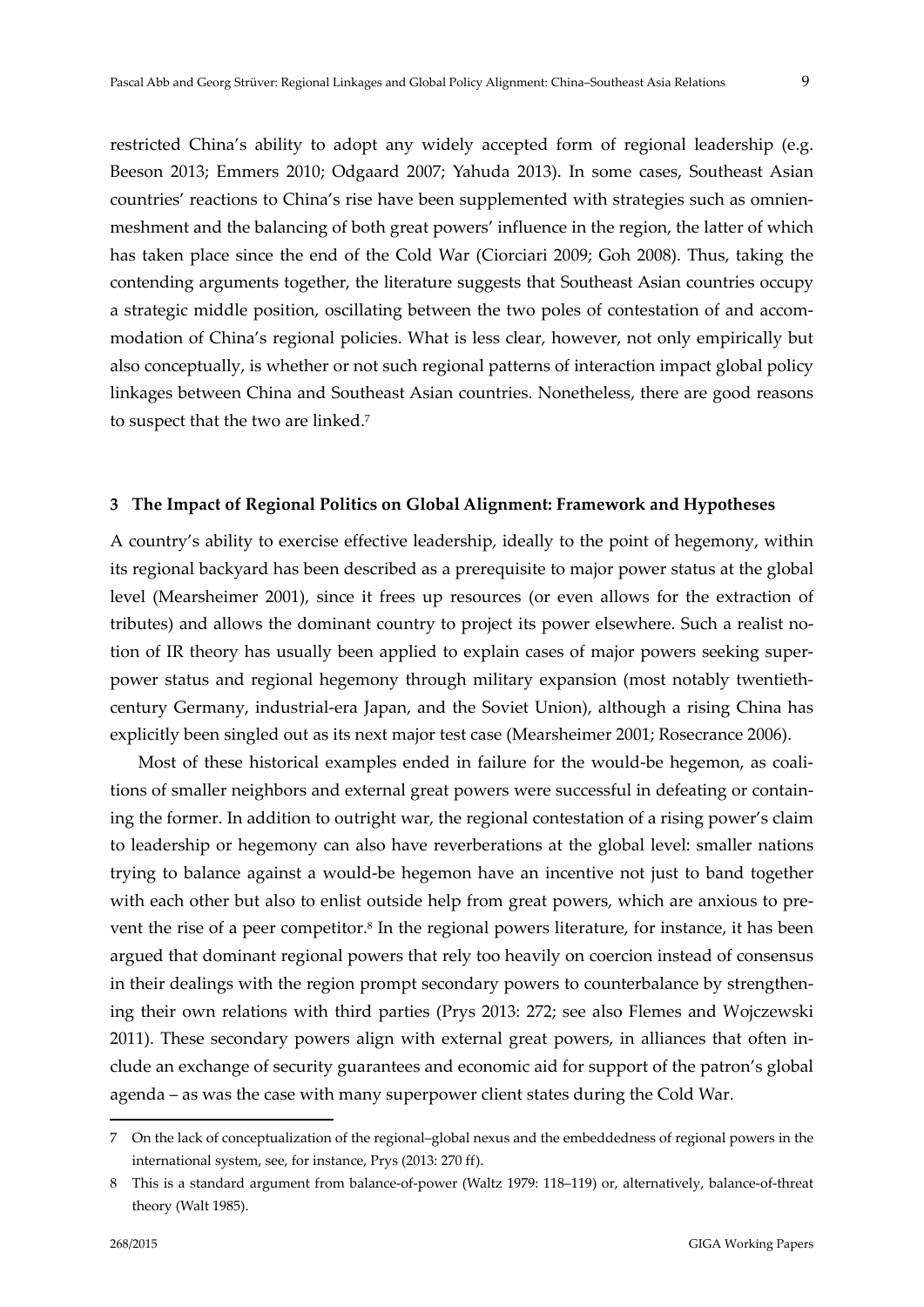However, a nation's rise to a powerful position in global politics can also be achieved through peaceful means and take the form of accepted leadership rather than domination, a model that is arguably more common for rising powers in the twenty-first century. According to this view, a predominant power may achieve regional backing for its agenda because it is seen as a "benevolent hegemon" whose interests are at least somewhat aligned with those of its smaller neighbors, and which can effectively articulate these interests on its neighbors' behalf due to its greater weight at the global level. Even better from the point of view of smaller states, a regional heavyweight may feel an actual sense of responsibility for its region, rather than just seeing it as a stepping stone to global power status, and exercise its power on behalf of an inclusive regional community based on shared norms rather than interests.9 This argument is central to much of the literature on new regional powers, which focuses on their capacity as drivers of regional economic development and integration to explain their growing influence in global politics (e.g. Destradi 2010; Nel 2010; Nolte 2010). Ac‐ cordingly, it is likely that the predominance of stable, mutually beneficial, and cooperative relations would assuage fears about a rising power, potentially even to the point where it would be recognized and supported as a legitimate global leader.

As this discussion shows, multiple plausible pathways by which regional and global in‐ teractions can impact each other exist. We now outline several factors at the bilateral (or, as the sum of all these relationships, regional) level and detail the effects we expect them to have on global policy alignment. This leads to the formulation of the working hypotheses tested in this paper's empirical section.

First of all, we contend that the quality of relations between China and Southeast Asian nations – that is, the extent to which bilateral exchanges are marked by cooperation or con‐ flict – is the main explanatory factor for global policy alignment. We expect the quality of bilateral relations to impact behavioral alignment at the global level, with better relations lead‐ ing to closer cooperation. Harmonious relations, partnerships, and stable mutual cooperation in general are all indicative of shared interests and norms, which should in turn provide a platform for cooperation in global affairs as well. From a general perspective, nations that maintain good relations with China view its role in regional and global politics positively, and those that derive material benefits such as aid and protection from it should be more in‐ clined to back it in international fora such as the UN. The latter strategy was practiced by many client states of the United States and the Soviet Union during the Cold War.

Conversely, increased regional conflict, ranging from diplomatic to military disputes, eliminates incentives to align internationally for a variety of reasons: First, deliberately vot‐ ing against another country's interests in international institutions may be a low‐cost oppor‐ tunity to punish it by isolating it and thwarting its global agenda. Second, in times of in‐

<sup>9</sup> Destradi (2010) describes this strategy as "leadership," as opposed to "hegemony" based only on the material interests of the regional power and "empire," which is an attempt at outright domination in line with Mearsheimer's propositions.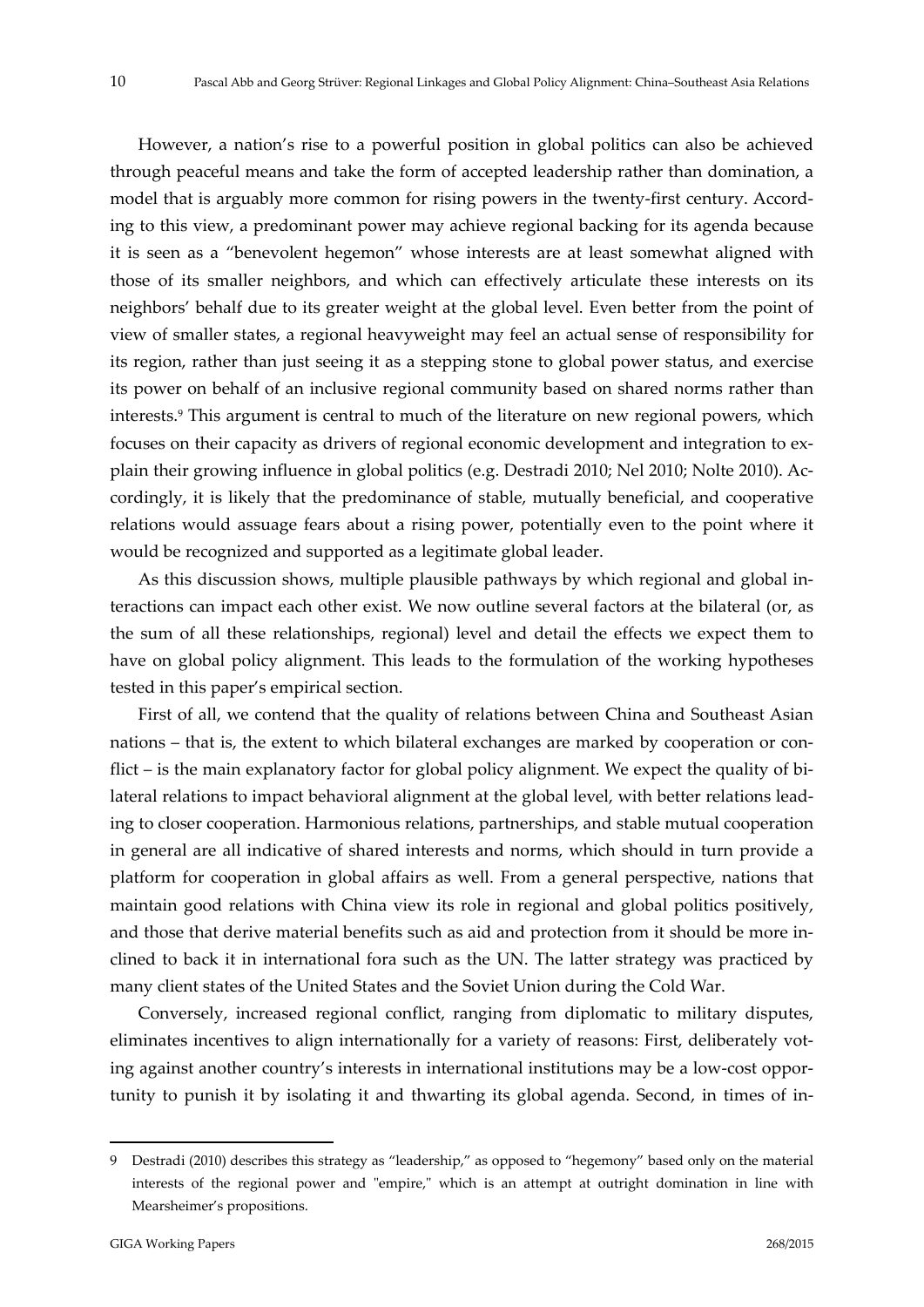creased conflict with China, Southeast Asian nations may seek, or have sought, to balance against this threat by strengthening their ties to external actors (most notably the United States and the Soviet Union). Accordingly, they may offer support for the global leadership ambitions of a rival great power by backing its agenda in exchange for protection. Finally, the causal relationship behind this factor may be reversed, with an element of global politics impacting the regional order. For example, increased tensions may result from a country´s alignment with an external power, rather than the other way around. This needs to be kept in mind when we discuss the theoretical and conceptual implications of our findings, since our results are based on correlations and are not able to capture the exact causal effect. Taking the above arguments together leads to our first hypothesis:

*Hypothesis 1:* The better bilateral regional relations are, the more Southeast Asian nations will tend towards policy alignment with China at the global level. Conversely, higher levels of conflict in bilateral relations lead to the balancing of China's global interests.

Drawing on prior work on the foreign policy effects of trade relations between China and Africa and China and Latin America (Flores‐Macías and Kreps 2013; see also Kastner [forth‐ coming]), we further expect that the increased economic dependence of Southeast Asian states on China leads to policy alignment. This is probably the factor that has changed most significantly over the observation period, as a result of China's unprecedented economic de‐ velopment and its increasing integration in regional production chains (Tongzon 2005). The hypothesis on the influence of economic dependence – that is, how much a nation's economy is intertwined with China's – on global alignment is based on two lines of argument.

First, economic integration gives rise to vested interests in maintaining the resulting profits. Accordingly, the stability of mutually profitable trade links is a high priority, and formally opposing a partner at the global level could mean risking this relationship. This is the es‐ sence of modern interdependence theory, which dates back to Kant's thoughts on the peacepreserving effects of trade. At the extreme end, trade relationships may also take the form of one‐sided dependence, which should make a country especially sensitive to the wishes of its partner, perhaps to the point of making it susceptible to blackmail.<sup>10</sup> This could be particularly pronounced in the case of many Southeast Asian nations, whose economies are generally much smaller than China's and which are consequently less significant partners for China than China is for them.11

Second, economic integration is perhaps the most important catalyst for international ex‐ change and contacts, allowing participants from both sides to meet their counterparts in a

<sup>10</sup> See, for example, Lampton's discussion of the economic dimension of China's international influence (2008). For a general account of the tools of economic statecraft see Baldwin (1985).

<sup>11</sup> According to statistics compiled by China's Customs Department, trade in goods with all ASEAN nations to‐ gether amounted to only slightly over 10 percent of China's total trade in 2013. Conversely, for Southeast Asian nations, China has in most cases become the most important partner in recent years, with a share of 20 percent to 30 percent of their trade, making for highly asymmetric relationships (see the data section for de‐ tailed information on the trade data used).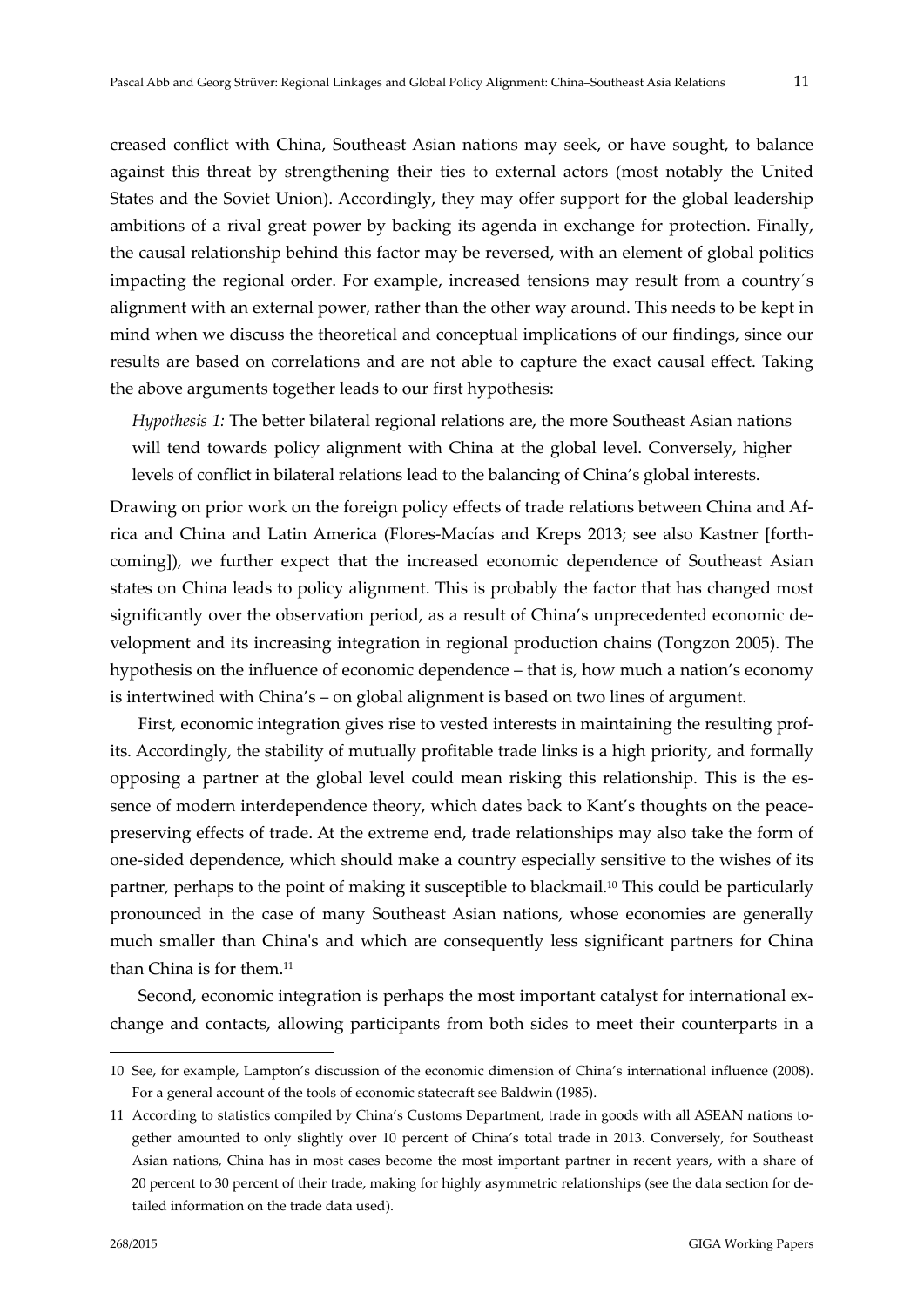cooperative context. This should serve to reduce prejudices and threat perceptions, two other‐ wise very potent drivers of international conflict. Over time, trade links may become conduits for a convergence of worldviews and norms, something that is often cited as a motivation for engaging China economically (summed up in the German slogan "*Wandel durch Handel"* "change through trade"). Based on the two lines of argument, we propose the following hypothesis:

*Hypothesis 2:* The stronger the economic linkages between a Southeast Asian nation and China, the more the former will tend towards alignment with China.

We assume that the explanatory value of the two main hypotheses depends on Southeast Asian countries' general pattern of diplomatic alignment, aside from their relations with China, and domestic‐level factors. Formal coalitions (that is, the maintenance of an interstate alliance) with one of China's great power competitors are expected to impact the global alignment pattern. On the one hand, Southeast Asian governments' alignment with either the United States or Russia should entail higher degrees of foreign policy divergence, since the global agendas pushed by the two superpowers have often been at odds with Chinese for‐ eign policy preferences (e.g. Powers 1980; Voeten 2000). On the other hand, the maintenance of an alliance with an external superpower that is either an outright opponent of China (as was the case for the Soviet Union after the Sino–Soviet split) or a peer competitor at the global level – for example, with respect to the power of interpretation and negotiation of the norms and rules of the global order (as could be said of the United States; see Breslin 2013; Clark 2011; Foot and Walter 2011) – can be seen as a very clear example of resistance. We thus hold that Southeast Asian nations that maintain a formal alliance with the United States or Russia will tend to oppose Chinese interests in international politics more often than states without such an alliance.

In addition to external factors such as economic and diplomatic ties that might contribute to foreign policy alignment, support for another nationʹs agenda can also stem from political and socioeconomic similarities at the domestic level. Two factors we control for in our quantitative analysis are of particular interest when comparing Southeast Asian nations to China: first, domestic political regimes and, second, the overall level of economic development.

Regarding domestic political structures, we control for the effects of a country's position on the democratic–authoritarian axis on global policy alignment. Previous studies on voting similarity in the United Nations General Assembly have shown that the more similar political regimes are, the more nations will tend towards policy convergence (e.g. Dreher, Nunnenkamp, and Thiele 2008; Voeten 2004). For one, liberal democracies have long exhibited substantial alignment in the UN, although the ultimate cause behind this is hard to determine due to the considerable overlap between this group and nations that maintain formal alliances with the United States. Additionally, democratic and authoritarian regimes are of‐ ten at odds over issues like human rights and civil liberties or the competing norms of nonin‐ terference in sovereign states versus a "responsibility to protect" (e.g. Kim and Russett 1996).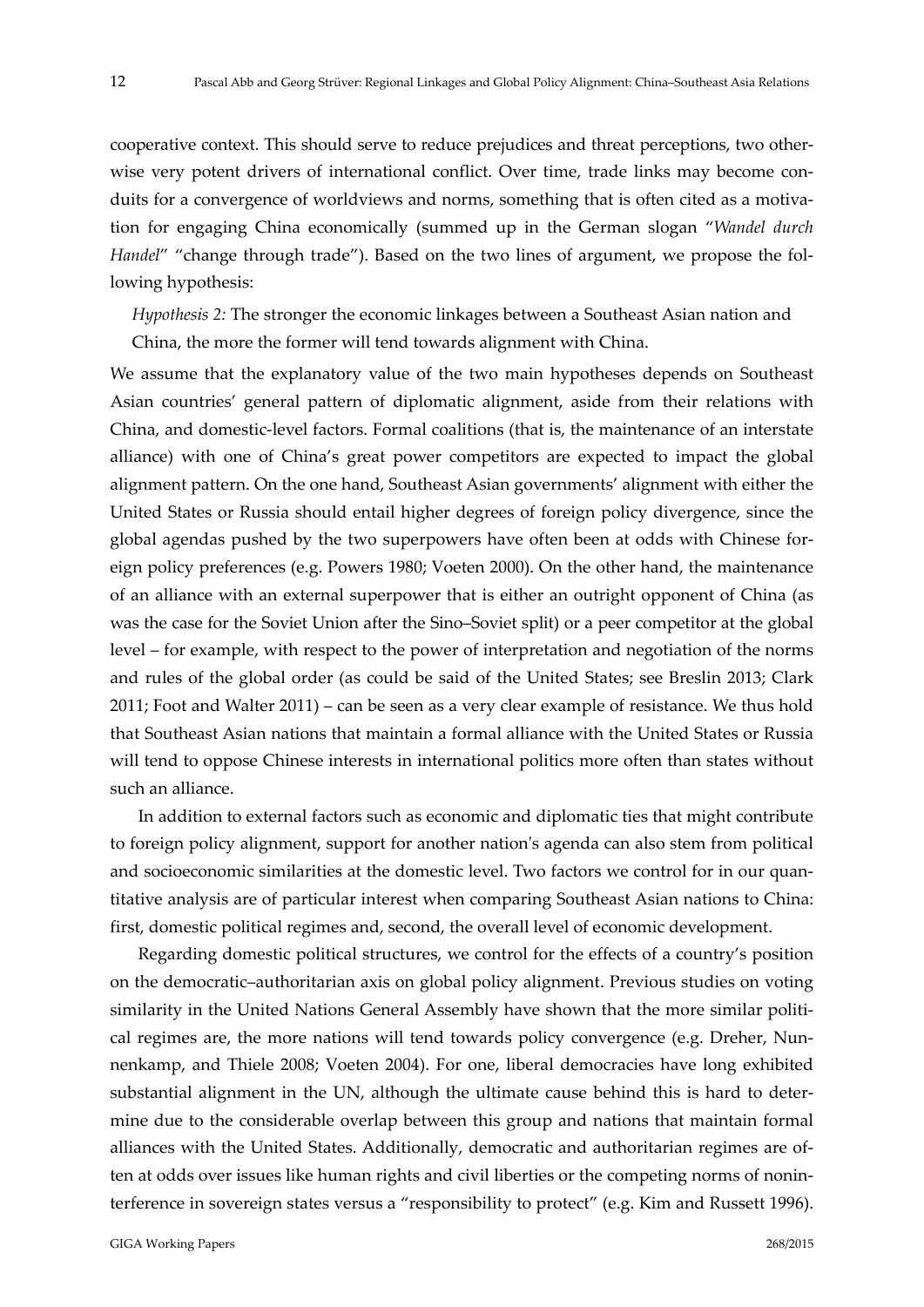Since these are also among the most pronounced areas of conflict between China and the US‐ led bloc of Western democracies, the behavior of democratic (or transitional) Southeast Asian nations that subscribe to the sovereignty-espousing "ASEAN way" and the norm of noninterference is particularly interesting (Acharya 2004). We thus expect that the more similar Southeast Asian countries' domestic political regimes are to China's, the more they will tend towards alignment with it.

Additionally, a major feature that determines a nation's status, position, and involvement in global economics and politics – and, arguably, a great deal of its related interests – is its state of socioeconomic development. In recent years, much has been written about China's unique status as a developing country that has nevertheless established itself as one of the most influential nations in world economic affairs due to the vastness of its population and overall economic output. Accordingly, developing countries on a similar trajectory could look to China as an influential advocate on the global stage, and be induced to align with it. When the interests of poor and developing countries have been pitted against those of advanced economies, as perhaps best exemplified by the international negotiations to mitigate climate change, China has played a leading role in organizing and articulating the position of the former group (Christoff 2010). Conversely, we would expect Southeast Asian nations that are significantly richer to be less likely to identify with China as a natural ally. Rich nations arguably have more in common with the OECD block and may even formally join it to signify their transition from a developing to a developed economy (for example, South Korea).

#### **4 Data and Research Design**

In order to empirically assess the extent to which different aspects of bilateral relations im‐ pact the likelihood of alignment between Southeast Asian countries and China in global af‐ fairs, we use a data set encompassing all countries in the region $12$  and effectively covering a period from 1979 to 2012 due to listwise case exclusion.<sup>13</sup> The start date of our observations is determined by the availability of data for our measurement of the quality of bilateral rela‐ tions and coincides with the beginning of the reform era in China. Since the PRC was not of‐ ficially recognized as the government of China until 1971, our observations also cover most of the period that would have been theoretically possible. For each of the hypotheses out‐ lined above, we have derived a quantitative measurement in order to investigate the relationship. Indicators and control variables are then entered into a regression model, allowing us to estimate the relative strength of our different predictors and to draw tentative conclusions about the underlying causal mechanisms.

<sup>12</sup> The 11 Southeast Asian countries are Brunei Darussalam (since 1984), Cambodia, Timor‐Leste (since 2002), Indonesia, Laos, Malaysia, Myanmar, the Philippines, Singapore, Thailand, and Vietnam.

<sup>13</sup> The descriptive statistics are reported in Table A‐1 of the Appendix.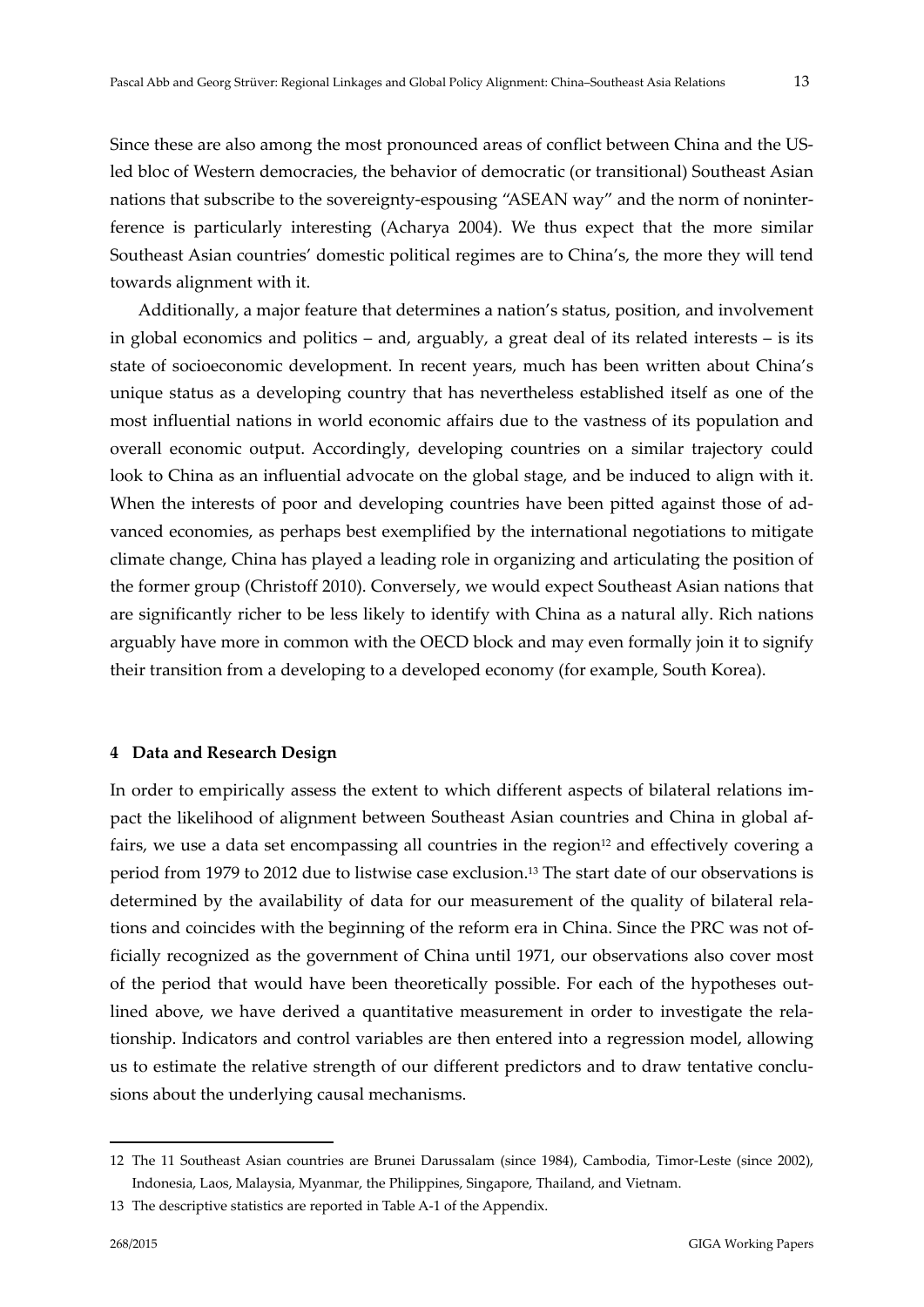#### *4.1 Dependent Variable: Policy Alignment in Global Affairs*

In order to explore foreign policy alignment in global affairs and generate an indicative measurement of the appeal of China's global political agenda for Southeast Asian governments, we draw on the respective countries' voting behavior in the United Nations General Assembly (UNGA). Using roll‐call votes from the UNGA to derive metrics of bilateral inter‐ est similarity has a long tradition in the study of international politics and has received re‐ newed scholarly attention in recent years. Similarity indices have been employed either as independent variables – for example, in studies of interstate military conflict – or as depend‐ ent variables in analyses of socialization and policy convergence, among other things (for an overview, see Voeten 2012). With regard to Chinese foreign policy and the PRC's rise in in‐ ternational politics, indices of voting similarity have been applied to show the foreign policy consequences of Latin American and African countries' trade with China and to explore the effects of diplomatic linkages as well as domestic factors on individual countries' foreign pol‐ icy alignment with China (Flores‐Macías and Kreps 2013; Strüver [forthcoming]). Other au‐ thors have relied on these metrics to explore patterns of growing policy convergence be‐ tween China and Latin American governments (Domínguez 2006; Strüver 2014).

Following up on these studies, we use ideal point estimates in our empirical analysis to measure the similarity of foreign policy alignment between China and the Southeast Asian states (Bailey, Strezhnev, and Voeten 2013; Strezhnev and Voeten 2013b). Ideal point estimates were introduced only recently to the analysis of voting behavior in the UNGA by Bailey, Strezhnev, and Voeten (2013) as an alternative way to measure state preference. Contrary to the commonly used *S‐*score, estimates of states' ideal points are particularly suited to de‐ scribing long‐term shifts in national preferences regarding the US‐led international order. This is achieved by taking US voting decisions (or United Kingdom decisions in cases where the United States did not vote) as a reference point in estimating ideal points. In order to account for the effects of preference shifts due to changes in the UNGA agenda rather than a government's revision of foreign policy priorities, the estimation process of ideal points fur‐ ther uses a set of resolutions that have been put to vote repeatedly in different UNGA sessions (Bailey, Strezhnev, and Voeten 2013: 11–12). In our analysis we take the absolute dis‐ tance of China's and Southeast Asian states' ideal points and multiply it by ‐1 to obtain a measurement of similarity. A value of 0 thus indicates matching foreign policy interests, while negative values indicate growing levels of policy divergence.<sup>14</sup>

Given the topics of the UNGA resolutions, the ideal point estimates allow for the comparison of countriesʹ foreign policy preferences and Chinese vote choices with respect to Western positions on a wide range of topics including human and social rights, international

<sup>14</sup> The resulting index of *foreign policy interest similarity* is reported in Figure 1. The data and a corresponding codebook see online: <http://hdl.handle.net/1902.1/12379> (Strezhnev and Voeten 2013b). The coding and estimation procedure is described in Bailey, Strezhnev, and Voeten (2013). Southeast Asian states' and China's individual ideal point estimates are reported in Figure A‐1 in the Appendix.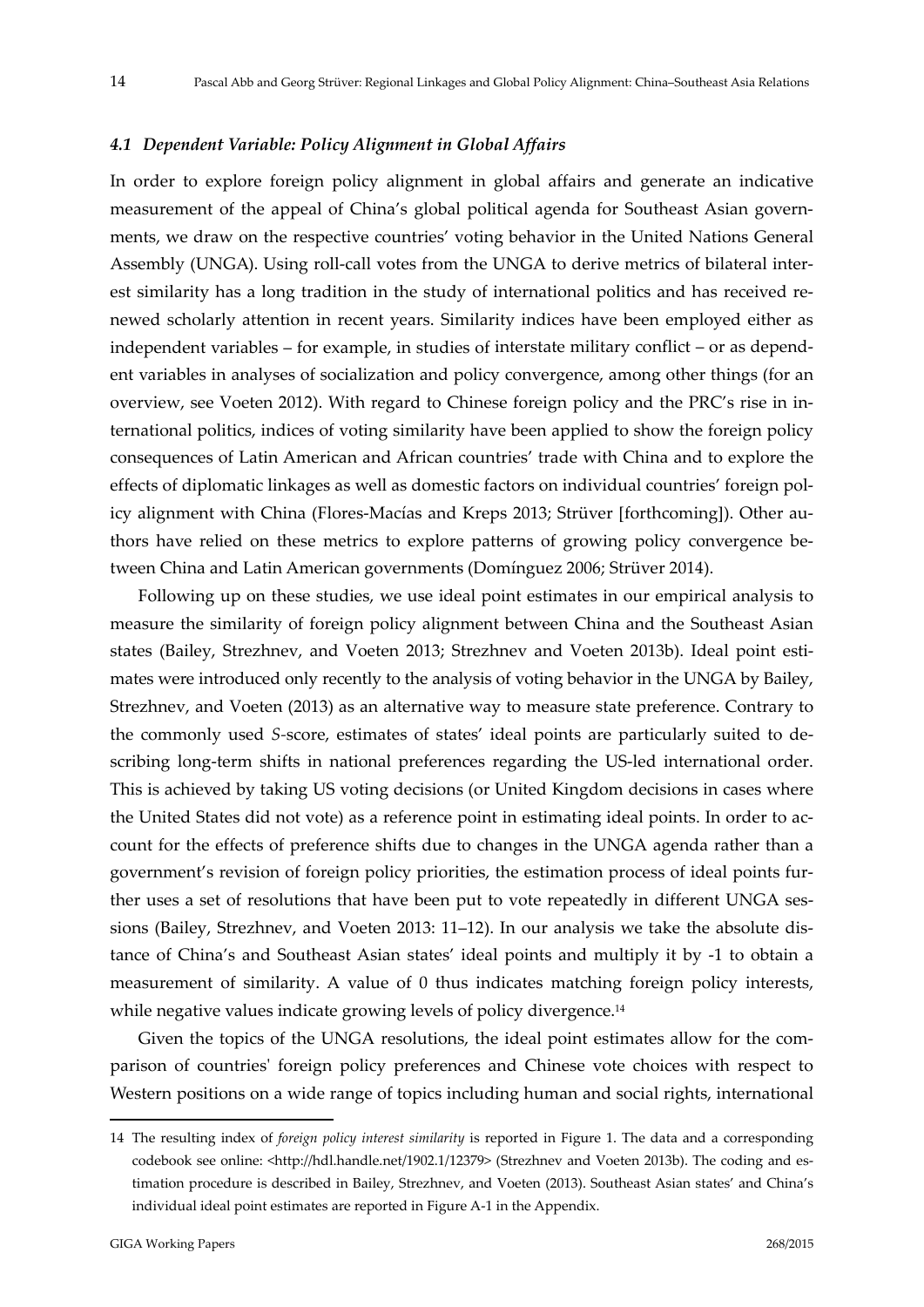disarmament and nuclear nonproliferation, the situation in the Middle East, and broader political issues such as decolonization. One has to bear in mind, however, that the data yield little or no information on preferences with regard to international trade and financial politics or global climate change, as these topics are rarely discussed within the General Assembly. Figure 1 plots the development of Southeast Asian nations' *foreign policy interest similarity* based on ideal point estimates with China over the last three decades.



**Figure 1: Foreign Policy Alignment of Southeast Asian Nations with China (based on ideal point estimates)**

Source: Authors' compilation based on data from Strezhnev and Voeten (2013), Bailey et al. (2013).

The voting data depicts relatively diverse foreign policy alignments between Southeast Asian countries and China (see Figure 1). For instance, the voting behavior of Brunei Darussalam, Cambodia, and, with the exception of a downturn around the years 2008 and 2009, Malaysia was quite similar to that of China during most of the decade from 2000 to 2010 – particularly in comparison to the generally lower degrees of convergence in the 1990s. Further, the years after 1990 showed a considerable increase in alignment with China in the cases of Indonesia, Laos, and Vietnam. Of these, the two former Soviet client states in Southeast Asia (Vietnam and Laos) showed the most rapid increase in alignment with China following the demise of their patron. Finally, the data suggests that the appeal of the political agenda that China represents in global affairs dropped temporarily around the mid‐1990s and the middle of the following decade in several countries (for example, Indonesia, Laos, Malaysia, Philippines,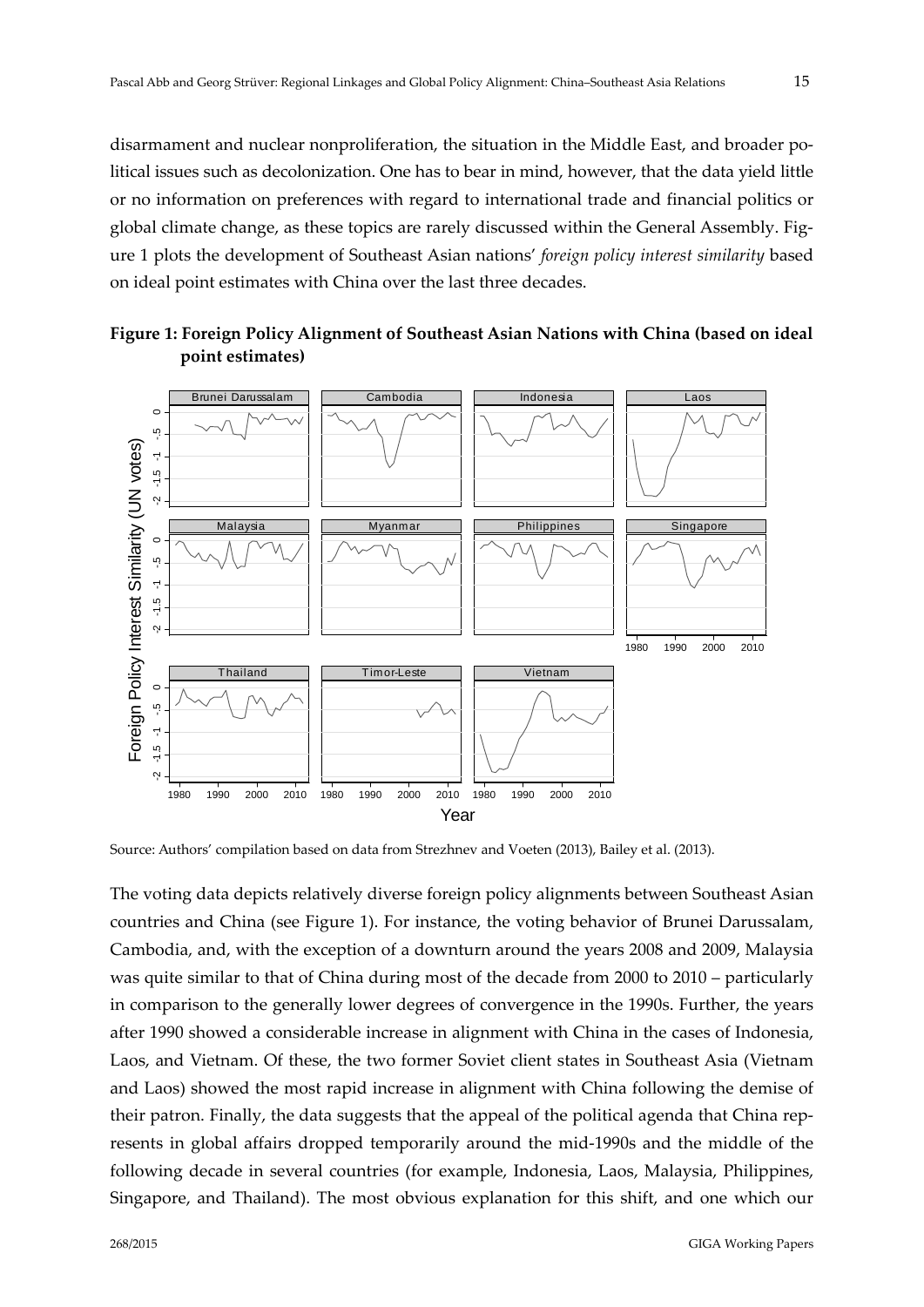model is designed to explore, would be that it was a reaction to periods of resurgent territorial conflict in the South China Sea, although decreases in voting alignment can also be ob‐ served for countries which were never engaged in such struggles with China (for instance, Thailand).15

#### *4.2 Explanatory Variables*

#### *4.2.1 Quality of Bilateral Relations*

Assessments of the state of bilateral relations between China and its neighbors abound in the qualitative literature, but devising a quantitative indicator for this concept is considerably more difficult. For one, the topic is highly multidimensional, encompassing a vast variety of issue areas that may be marked by divergent trends (for example, economic cooperation and security competition), and thus hard to reduce to a single metric. However, new developments in tracking international interactions have made it possible to devise an indicator for this concept – specifically, the GDELT database, which was introduced to the public in early 2013 and which comprises over 200 million interstate events that have occurred between 1979 and the present (Leetaru and Schrodt 2013). This database contains the full span of in‐ teractions between states – diplomatic agreements, official statements, military clashes and many others – as well as aggregated categories classifying them as "cooperative" and "conflictive" and weighted measures of their relative importance, thus offering us a chance to devise an overall metric for the quality of relations. Due to the novelty of our indicator and the data set from which it was derived, we describe our process for deriving it here in greater detail.

We used a slightly adapted version of the Python scripts included with the raw GDELT data to isolate all events between China and one of the Southeast Asian countries at the interstate level, without regard to who initiated it. Since we are only interested in the overall quality of bilateral relations, the sources and targets of individual events are of no concern in our study, and a review of the data makes it doubtful whether GDELT´s automated coding scheme is sufficiently accurate in capturing these details. The subsample thus included a total of 278,265 interactions, which were very unevenly distributed over time as well between cases (see Table 1 for details).

Since our dependent variable consists of yearly data for each country, we aggregated the GDELT events at the same level then proceeded to calculate the mean Goldstein score for all interactions between China and a Southeast Asian nation within a year as an indicator of the quality of relations between them. This score builds on a survey of political scientists (Gold‐ stein 1992), who were asked to rate all event categories in the original WEIS database by in‐

<sup>15</sup> Figure A-1 in the Appendix reports the ideal point estimates for each country on which our similarity score is based. In particular, Myanmar, Vietnam, and to a lesser extent also Brunei Darussalam, Indonesia, Laos, and Malaysia had lower-level ideal point estimates than China during the first decade of this century. Conversely, the remaining five Southeast Asian countries tended to be more in line with the established norms and values of a US‐led global order.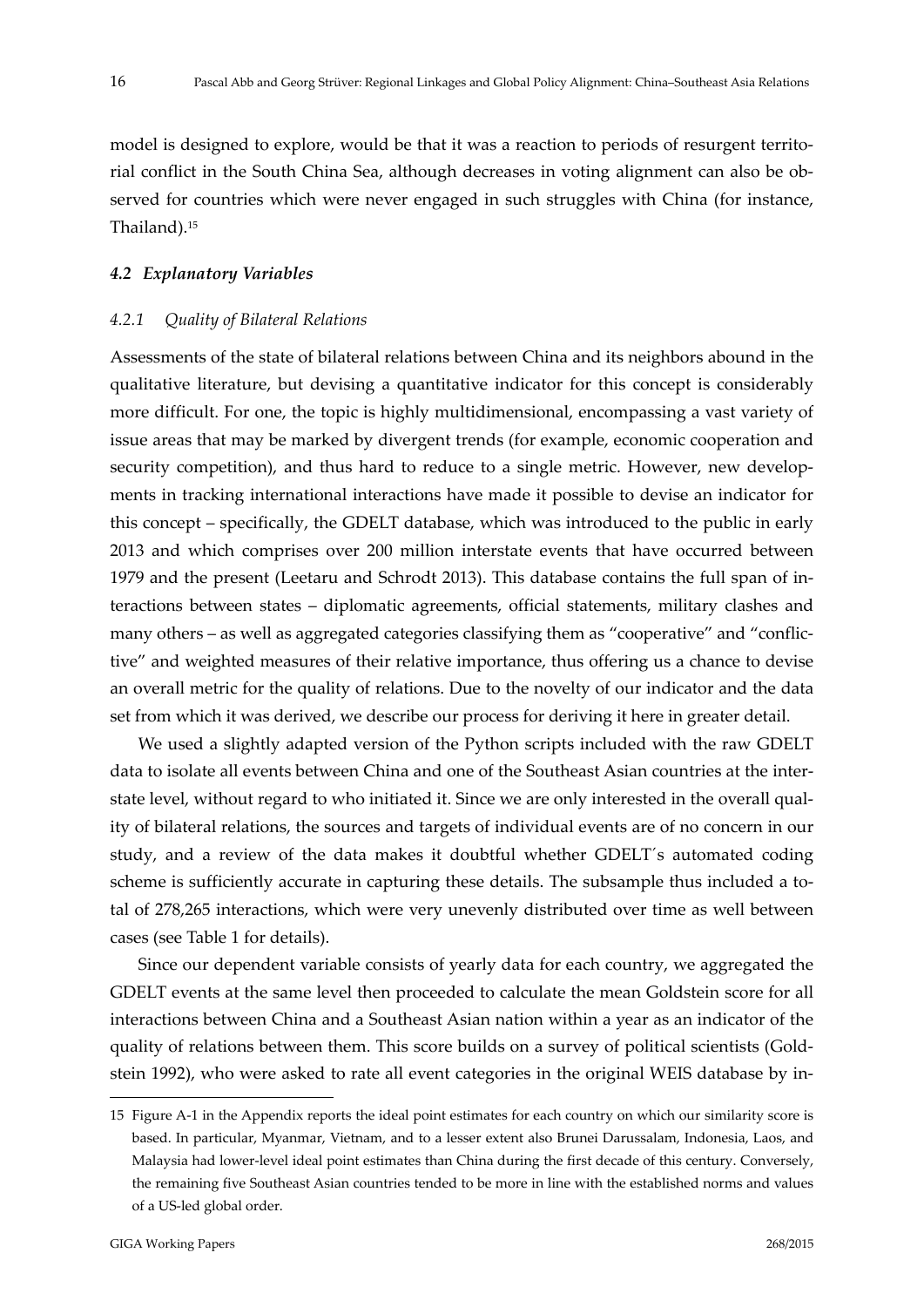tensity of cooperation or conflict. The score used in the GDELT database ranges between ‐10 for the most conflictive events (military attacks, clashes, or assaults) and +10 for the most cooperative (surrendering or retreating militarily) (GDELT 2013).16 We use the mean rather than the sum of these scores, primarily in order to avoid distortions that would inevitably arise from the strong increase in recorded events over time.17

Before we present our arguments in favor of the validity of this metric and compare its estimates for the development of Chinese–Southeast Asian relations to descriptions found in the qualitative literature on the topic, a few issues with the GDELT data that may affect the results need to be pointed out. First, the data in the subsample shows the same kind of skewed temporal distribution as in the whole database, due to the inclusion of much more extensive sources (especially Google News) in recent years. Although this should not be an issue when computing an aggregate score for events occurring in each year, earlier years may show a stronger variance due to single events having a stronger impact on the overall ratio. In order to minimize this effect, we only consider country-years in which at least 10 events took place in our subsequent analysis.

|                    | <b>Events including China</b> |                       | Variance in quality of relations (based on the<br>mean Goldstein score per year) |      |       |           |
|--------------------|-------------------------------|-----------------------|----------------------------------------------------------------------------------|------|-------|-----------|
|                    | Number                        | Share of total $(\%)$ | Min                                                                              | Max  | Mean  | Std. Dev. |
| <b>Brunei</b>      | 11,256                        | 4                     | $-4.97$                                                                          | 4.45 | 0.829 | 1.838     |
| Cambodia           | 16,347                        | 5.9                   | 1.00                                                                             | 3.73 | 2.48  | 0.565     |
| Indonesia          | 25,876                        | 9.3                   | $-1.07$                                                                          | 3.02 | 2.009 | 0.893     |
| Laos               | 6,766                         | 2.4                   | $-1.06$                                                                          | 4.62 | 2.549 | 1.422     |
| Malaysia           | 29,742                        | 10.7                  | 0.86                                                                             | 3.58 | 2.317 | 0.516     |
| Myanmar            | 20,639                        | 7.4                   | 1.03                                                                             | 3.64 | 2.502 | 0.671     |
| Philippines        | 52,372                        | 18.8                  | $-0.17$                                                                          | 3.79 | 1.433 | 1.119     |
| Singapore          | 20,735                        | 7.5                   | 1.01                                                                             | 4.55 | 2.743 | 0.667     |
| <b>Thailand</b>    | 29,523                        | 10.6                  | 1.38                                                                             | 2.99 | 2.523 | 0.358     |
| <b>Timor-Leste</b> | 959                           | 0.3                   | $-0.83$                                                                          | 4,09 | 2.635 | 1.383     |
| Vietnam            | 64,050                        | 23                    | $-3.75$                                                                          | 3    | 0.589 | 1.808     |

**Table 1: Descriptive Statistics of Event Data**

Source: Authors' compilation.

Second, the data is also unevenly distributed between the Southeast Asian nations involved in these interactions, which is unsurprising given their differences in size, media coverage, economic importance, and geographical proximity to China. Vietnam stands out in particular: its turbulent relationship with China accounts for 23 percent of all interactions in the sample. The Philippines account for an additional 18.8 percent, despite the absence of a land border between the two nations. At the other extreme is Timor-Leste, with less than 0.5 per-

<sup>16</sup> The score is rounded to the first decimal point for all other event categories between these extremes.

<sup>17</sup> On the choice between the means and sums of Goldstein scores as well as other issues in working with event data, see Yonamine (2012).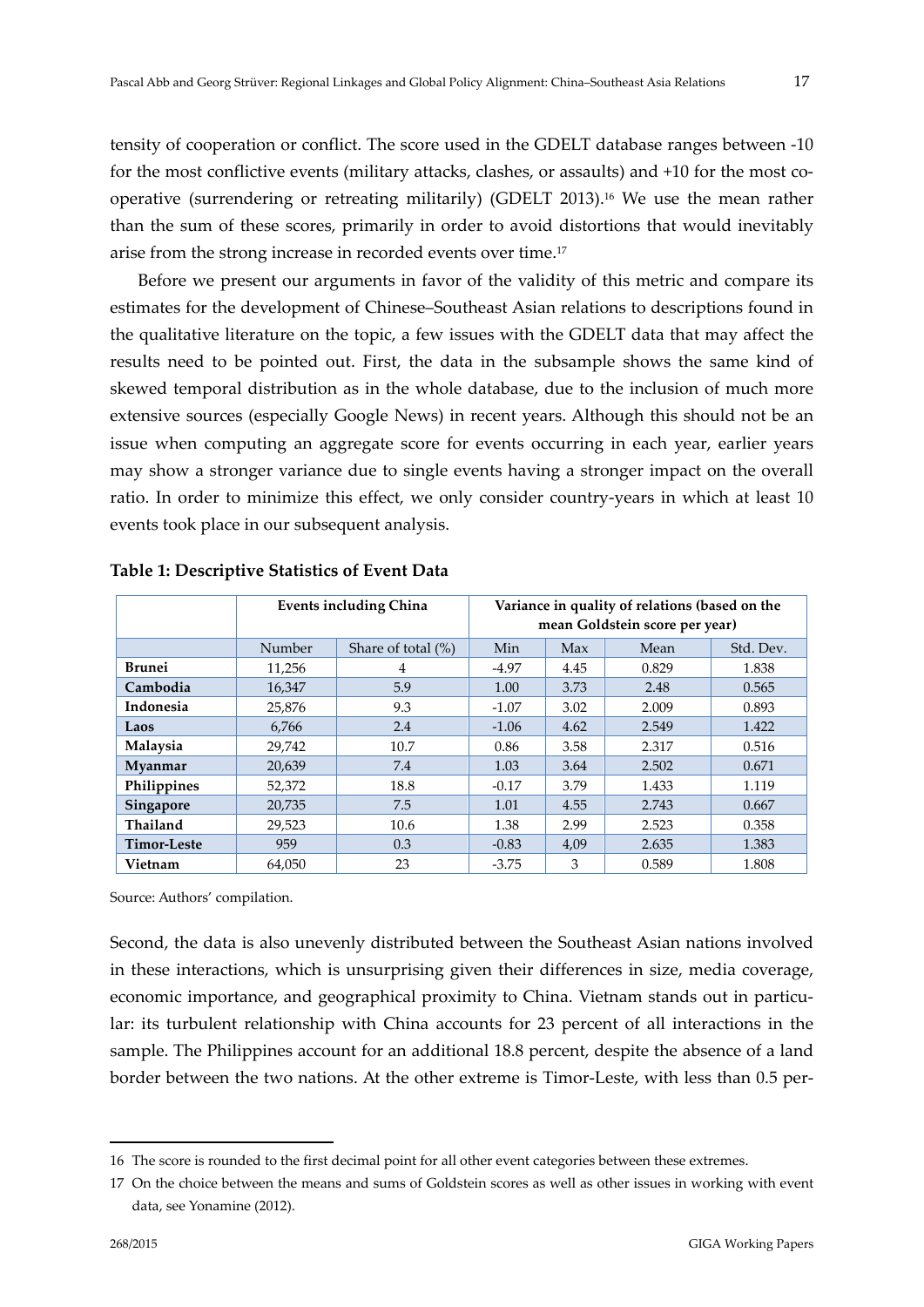cent of all interactions, due to the country's recent independence, very small size, and great distance from China (see Table 1 for details).

Third, there are some open questions regarding the quality of the GDELT data, particularly the accuracy with which events are classified based on the automated coding of news reports. For example, there is reason to believe that the source and target of each event – that is, who is acting on whom – are not always correctly extracted, which sometimes leads to nonsensical patterns in the data. There is, for instance, an estimation that China is a frequent contributor of development aid to Singapore, one of the richest countries in the region. Additionally, exact geocoded locations for each event are always given, although these are frequently based just on the geometric center of a nation rather than the actual site where an action took place. None of these specific examples should be an issue for our design and level of aggregation, but they do point to the necessity of checking the data thoroughly. Despite these caveats, we found the GDELT data to be a very useful tool for deriving a metric for the quality of relations between China and its Southeast Asian neighbors. Figure 2 plots the data for each of these bilateral relationships between 1979 and 2012.





Source: Authors' compilation based on the GDELT database (Leetaru and Schrodt 2013).

In order to demonstrate the validity of our approach, we now undertake a brief discussion of how our event-based indicator captures well-known turning points in key relationships. Taking Vietnam as one example, the data depicts nicely the general improvement of Sino–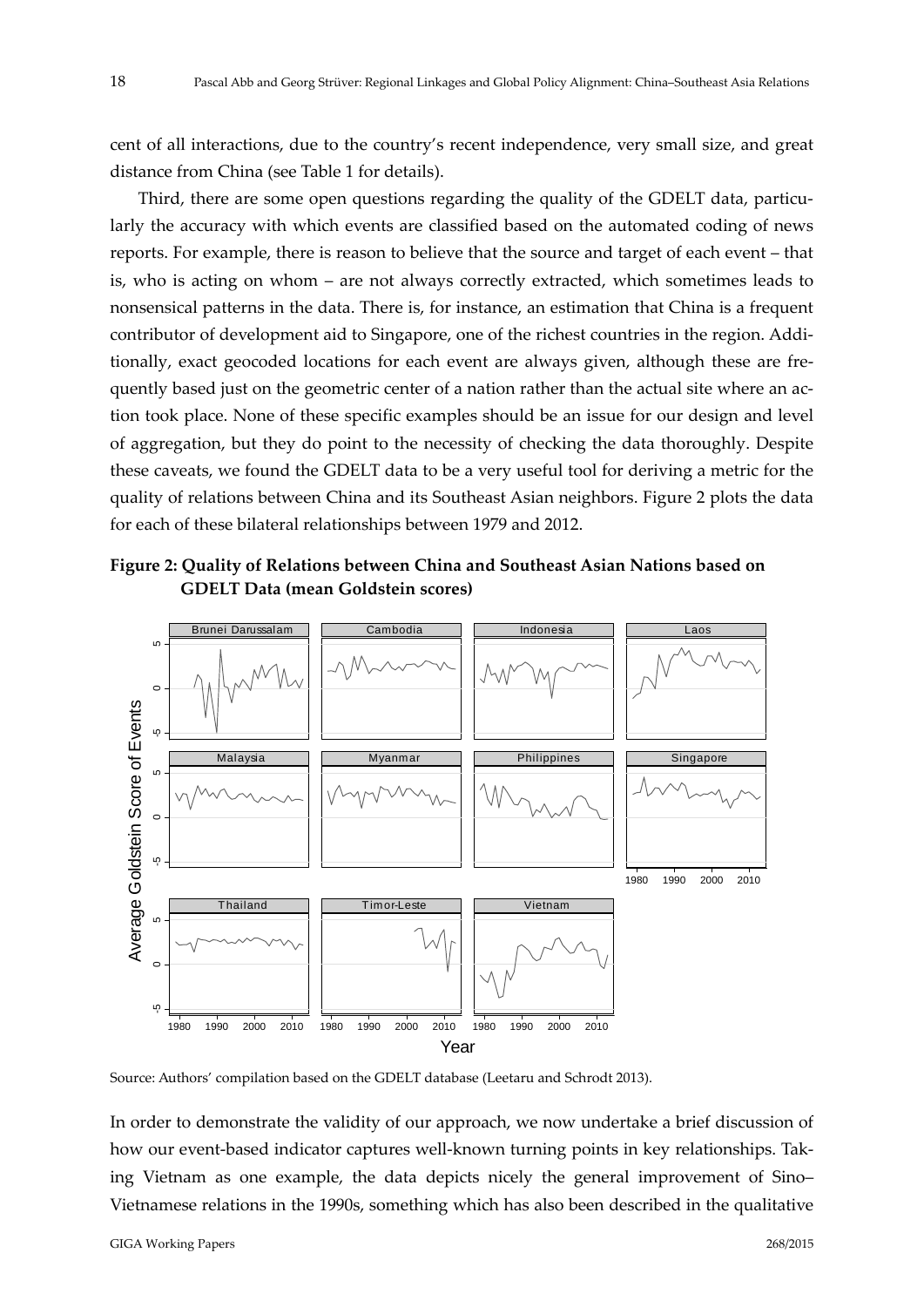literature (e.g. Tønnesson 2003). The observed setbacks in Sino–Vietnamese relations around the years 1994, 2003, and 2011/2012 can also be matched with known flare‐ups in the South China Sea dispute: For instance, China's decision to reengage in oil exploration activities in maritime territories claimed by Vietnam in 1992 seems to have led to the deterioration of overall relations by triggering a show of military force and sea blockades by Chinese warships and the seizure of Chinese fishing boats by Vietnamese naval vessels (Tønnesson 2003: 61).18 Again in 2003, both sides clashed over the South China Sea issue, and Vietnamese vessels at‐ tacked Chinese fishing boats navigating in the disputed territories. The latest decline in the quality of bilateral relations corresponds with renewed tensions and China's growing asser‐ tiveness regarding territorial claims in the South China Sea, which led, for instance, to the seizure of Vietnamese fishing boats by China (in 2010) and clashes between Vietnamese survey and exploration boats and Chinese naval vessels (in 2011). Chinese–Philippine relations have been similarly fraught with conflict, although the trajectories have been different, with low points occurring during the 1994/1995 confrontations over Mischief Reef and once more in the years from 2010 to 2012. Indonesia is another interesting case, with generally stable relations noticeably punctured by a drop‐off in the temporal context of anti‐Chinese riots in the late 1990s, followed by a robust rebound under the post‐Suharto government (Sukma 2009). Final‐ ly, Singapore can be seen as an example of a case that has maintained friendly relations with China, with a significant drop and subsequent recovery in the middle of the decade 2000–2010 following Prime Minister Lee Hsien Loong's visit to Taiwan and the resulting backlash.

There are also pronounced differences not just in the overall quality but also in the stability of bilateral relations, as measured by variance metrics (see Table 1 for details): Notably, China's relations with three nations in continental Southeast Asia (Thailand, Cambodia, and Myanmar) as well as with Malaysia have been the most steady, or the least susceptible to sudden shocks and recoveries. In cases such as Timor‐Leste, Laos, and Brunei, greater variance is likely at least partially an artifact of the overall low intensity of interactions, as pointed out above.19 Of course, the same thing cannot be said about Vietnam, which indicates that our measurements are able to pick up on notable upswings and downturns in high-intensity subsamples as well.

#### *4.2.2 Political Alignment with the United States and the USSR*

Superpower alignment is captured by checking whether a country had a formal bilateral alliance with either the United States or the USSR for that year, using data obtained from the Al‐ liance and Treaty Obligations Project (ATOP) (Leeds et al. 2002).20 This results in a dummy variable that is coded 1 for each year in which a country was formally allied with a super‐

<sup>18</sup> For details on the military dispute incidents see the Dispute Narratives of the Correlates of War MIDv4.0 Pro‐ ject (Ghosn, Palmer, and Bremer 2004), online <www.correlatesofwar.org/COW2 Data/MIDs/MID40.htm>.

<sup>19</sup> In order to reduce the effect of less frequent interactions on year-to-year variance, we exclude all cases with fewer than 10 total events per year from our analysis.

<sup>20</sup> ATOP is maintained by Rice University; the database see online: <http://atop.rice.edu/home>.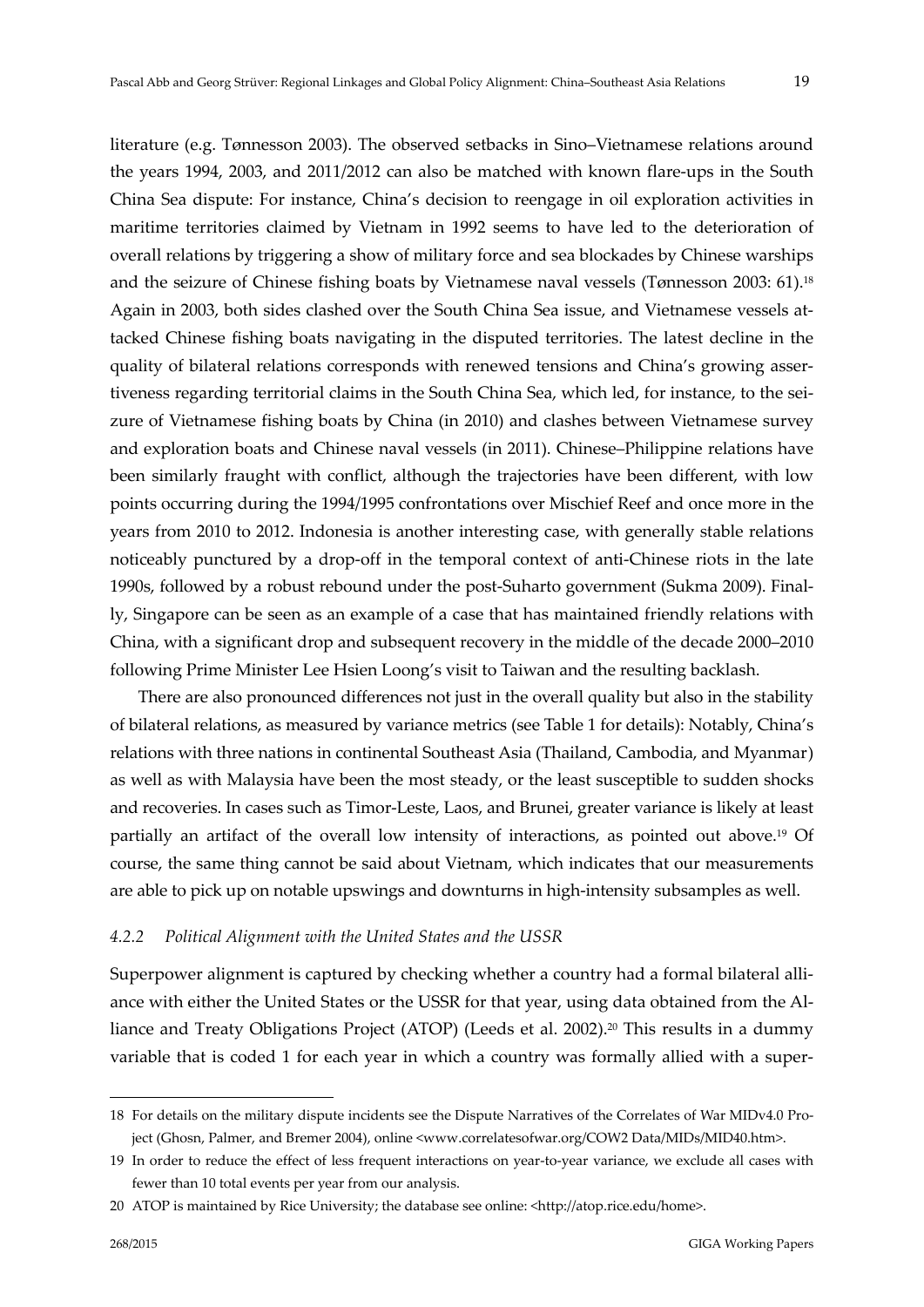power (something which concerns only Vietnam and the Philippines, for varying lengths of time) and 0 for those years where this was not the case.

## *4.2.3 Economic Dependence*

Economic dependence on China is measured as the share of bilateral trade with China (im‐ ports and exports) in a nation's GDP for each year. Data on the value of trade flows (imports and exports) in current US dollars was obtained from the Correlates of War trade data set, which mainly uses the International Monetary Fund's (IMF) *Direction of Trade Statistics* year‐ books as a source (Barbieri and Keshk 2012; Barbieri, Keshk, and Pollins 2009).<sup>21</sup> As the original data is only available for the years until 2009, we updated the most recent years. GDP data in the same format was taken from the World Development Indicators provided by the Quality of Government data (Teorell et al. 2013; World Bank 2013). We do not measure the prevalence of imports or exports, nor do we attempt to analyze trade flows in specific sectors that might signify a particular dependence (for example, crucial natural resources). The indicator *economic dependence* is theoretically distributed between 0 (no trade with China) and 1 (total dependence) and ranges in our data from the minimum of 0.07 (Vietnam in 1990) to the max‐ imum of 0.32 (Singapore in 2008).

## *4.2.4 Domestic Regime Characteristics*

In order to estimate the effect of Southeast Asian countries' political regimes on alignment with China, we use the combined index of a country's imputed polity2 scores from the Polity IV Project's data set and a transformed average of Freedom House's political rights and civil liberties scores (Hadenius and Teorell 2005; Teorell et al. 2013).22 In Southeast Asia, the varia‐ ble *Polity2/Freedom House* ranges from 0.3 points (Cambodia during most of the 1980s) to a maximum of 8.6 points (Philippines in 1988) with low levels representing the least democratic states and higher scores the stronger democracies. Our measure of regime similarity – or, more accurately, dissimilarity – is derived by subtracting China's score from that of each Southeast Asian country for each year and recalculating it to feature only positive values. The latter step means that countries that are more authoritarian or democratic than China may receive similar scores, something which is intended to model the importance of regime differences in general rather than specific features like democracy. In practice, however, China consistently scores so low on this metric that only a few neighboring states have been slightly more authoritarian for any length of time. Of course, this only gives us a metric for how far

<u>.</u>

<sup>21</sup> For the years from 1999 onwards, this source provides two alternative measures of trade flows, one applied only to mainland China and one that includes the reincorporated SAR of Hong Kong. In order to maintain consistency and avoid introducing spurious variance, we opted to use the former data for these years.

<sup>22</sup> To close the gap that is left due to missing Freedom House data for the year 1982, we carried forward the *Polity2/ Freedom House* variable from the last available observation. In the original data the variable is named fh ipolity2 and ranges from 0 (least democratic) to 10 (most democratic).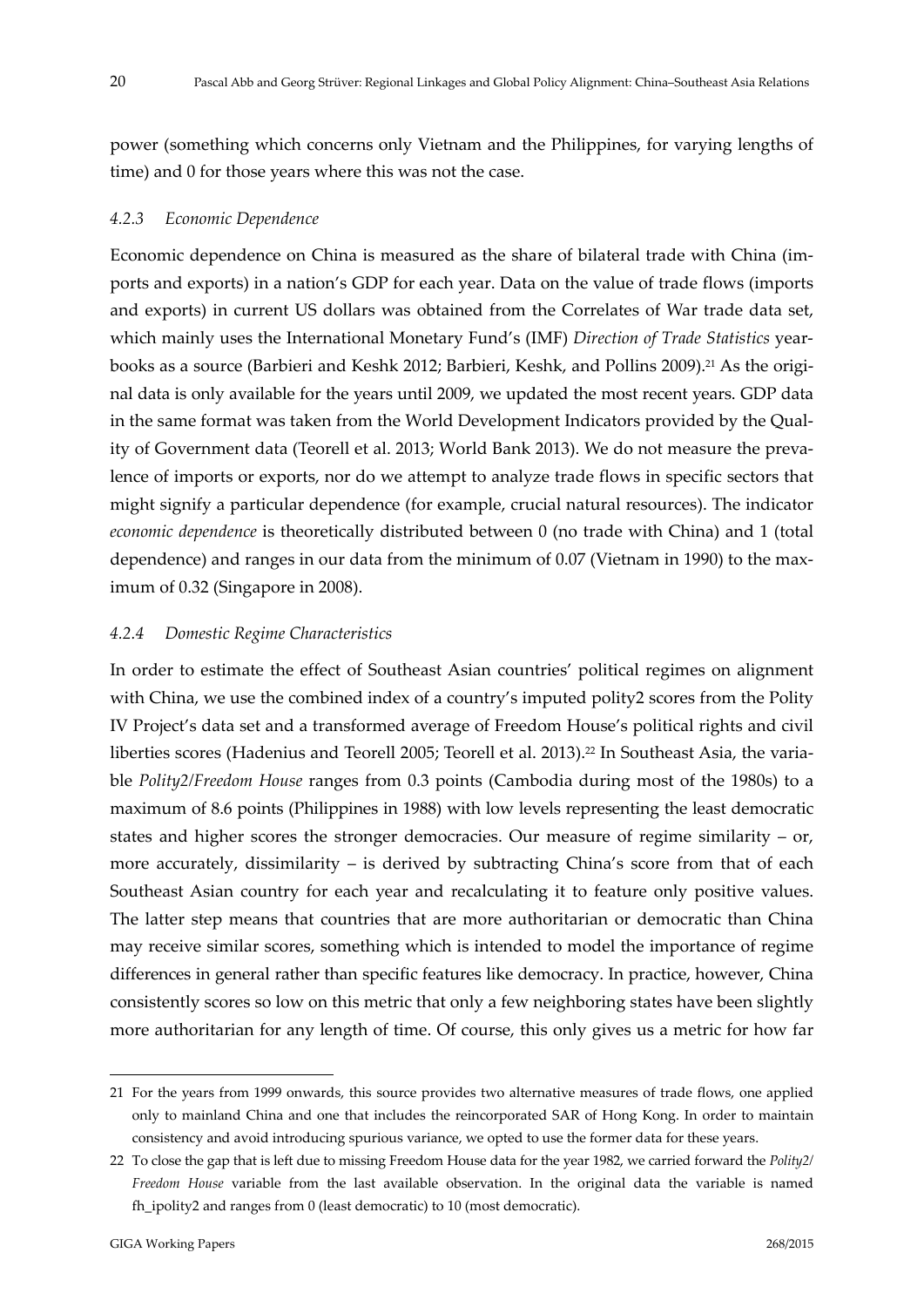apart states are on the democracy–authoritarianism axis; it does not capture other political differences (for instance, ideological strife between far-right and far-left regimes).

# *4.2.5 Economic Development*

We measure economic development and thus the relative wealth of a country using the yearly figures for national GDP per capita at constant 2005 prices in US dollars. The variable *GDP per capita* is calculated by dividing the national GDP figures by the country's inhabitants. Both types of data are provided by the UN statistics division (Teorell et al. 2013). 

# *4.2.6 National Capabilities*

Finally, we account for the material capabilities of Southeast Asian nations in an effort to replicate the findings of Dreher and Sturm (2012) on the determinants of alignment in UN voting. The authors argue that stronger nations should demonstrate more independent voting behavior, as they may not feel a pressing need to align with powerful peers and have greater diplomatic room to maneuver. We measure the material strength of a country using the Comprehensive Index of National Capabilities (CINC), which is maintained as part of the Correlates Of War project (Singer, Bremer, and Stuckey 1972; Singer 1988). The variable *capabilities* repre‐ sents a nation's unweighted share of global capabilities across six dimensions (iron and steel production, energy consumption, military expenditures, military personnel, total population, and urban population). This indicator is available for each year up to 2007 and is distributed between 0 and 1 depending on a country's total share of the global sum of capabilities.<sup>23</sup>

# *4.2.7 Omitted Variables*

We would also have liked to control for the influence of foreign aid on behavioral alignment in global politics. When channeled through G7‐dominated institutions like the IMF and World Bank, foreign aid has previously (Dreher and Sturm 2012) been shown to have a positive correlation with UNGA voting alignment with these nations. It would have been very interesting to investigate the effects of similar flows from China to Southeast Asian recipi ents, but since China has only emerged as a major donor in the region relatively recently and does not publish detailed breakdowns of its foreign aid, the respective data could not be ob‐ tained. The PLAID (Project‐Level Aid) project and its new AidData database (online: <www.aiddata.org>) offer some data on Chinese foreign aid, but not for the time frame and set of cases we selected. Official Chinese publications on the country's aid programs are (except for the most recent years) sparse and incomplete. Schüller et al. (2010) have estimated the amount of Chinese aid to Cambodia, Laos and Vietnam based on information about in‐ dividual ongoing projects, but we would have been unable to replicate this effort for all

<sup>23</sup> We carried forward the average of the last two years with available *capability* scores in order to be able to in‐ clude more recent years in our models. Since CINC scores vary little over time due to their calculation as a share of world capabilities, this should be justifiable.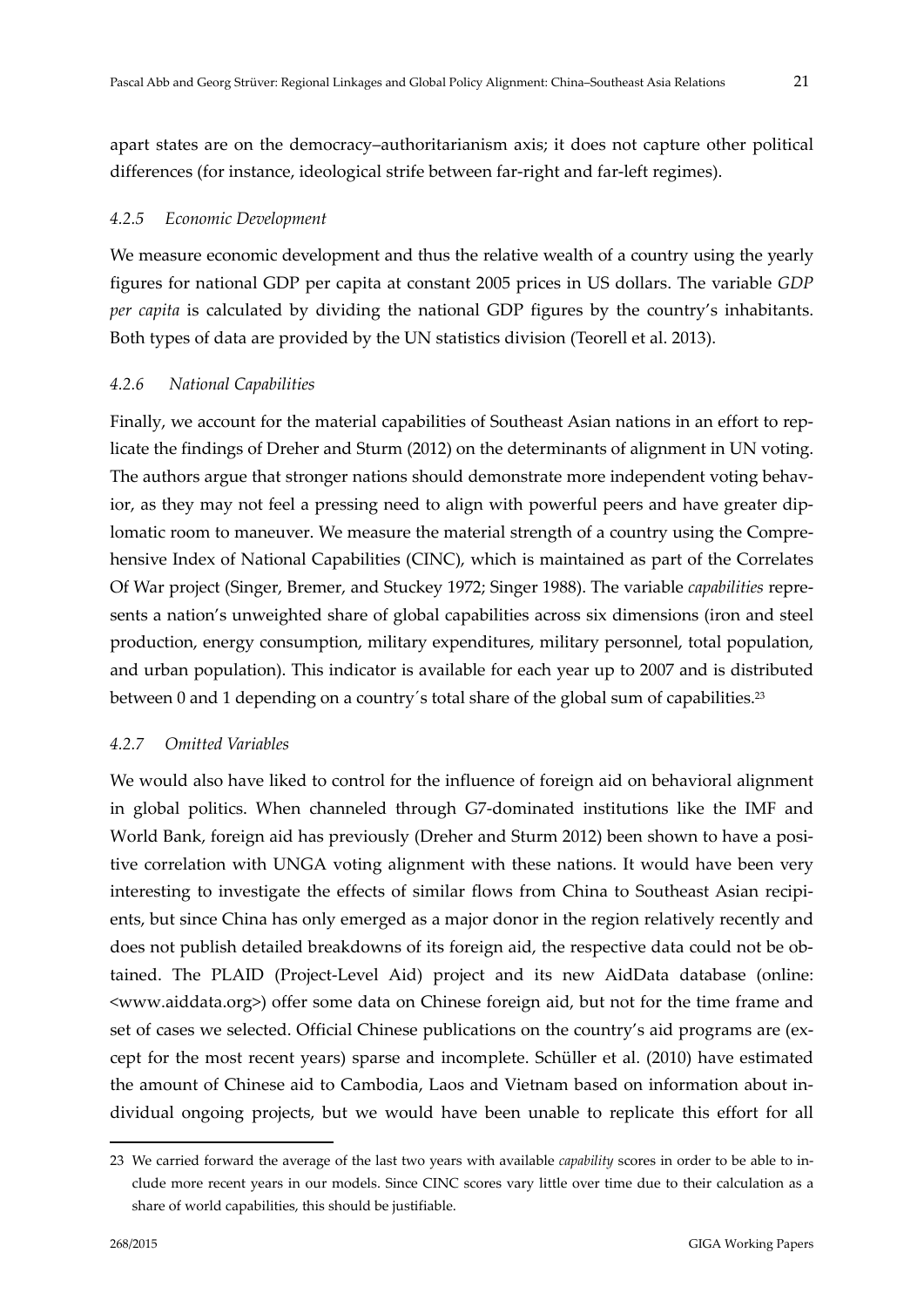countries and years in our own study. The GDELT data also contains information on aid provision as part of its "material cooperation" category, but this data is similarly sparse, lacks information about the volume of each contribution, and is probably unreliable.<sup>24</sup>

#### **5 Empirical Results**

Our model, shown in Table 2, covers a total of 282 observations or country‐years.25 It should be noted that the model's overall explanatory power is limited, with an adjusted  $\mathbb{R}^2$  of 0.76, despite the inclusion of country effects (a plain OLS model featuring only the explanatory variables introduced in Section 4.2 yields a value of 0.22). Nevertheless, our model identified a number of highly significant correlations between the explanatory factors and the depend‐ ent variable, featuring effect directions that are in line with the expectations formulated in our hypotheses.

|                                       | Dependent variable:        |  |  |  |
|---------------------------------------|----------------------------|--|--|--|
|                                       |                            |  |  |  |
|                                       | Global policy alignment    |  |  |  |
| Quality of bilateral relations        | $0.073***$                 |  |  |  |
|                                       | (0.016)                    |  |  |  |
|                                       | $-0.456***$                |  |  |  |
| Superpower ally                       | (0.152)                    |  |  |  |
|                                       | $-0.146***$                |  |  |  |
| Cold War ongoing                      | (0.053)                    |  |  |  |
|                                       | $-30.366$                  |  |  |  |
| National capabilities                 | (28.805)                   |  |  |  |
|                                       | $-0.043***$                |  |  |  |
| Domestic political regime (democracy) | (0.013)                    |  |  |  |
|                                       | $0.835**$                  |  |  |  |
| Economic dependence on China          | (0.333)                    |  |  |  |
| <b>Economic wealth</b>                | $-0.00002**$               |  |  |  |
|                                       | (0.00001)                  |  |  |  |
| <b>Observations</b>                   | 282                        |  |  |  |
| R <sub>2</sub>                        | 0.780                      |  |  |  |
| <b>Adjusted R2</b>                    | 0.766                      |  |  |  |
| <b>Residual Std. Error</b>            | $0.275$ (df = 265)         |  |  |  |
| <b>F</b> Statistic                    | $55.293***$ (df = 17; 265) |  |  |  |

#### **Table 2: Results of LSDV Regression**

Note: \*p<0.1; \*\*p<0.05; \*\*\*p<0.01 Source: Authors' compilation.

<u>.</u>

<sup>24</sup> According to the database, Singapore is the most frequent recipient of Chinese economic aid, which is highly implausible given the massive wealth disparity between both nations. This may be indicative of a coding issue leading to incorrect appraisal of an action´s source and target. This is highly problematic for actions like aid pro‐ vision where the directionality is crucial, but less so for our general indicator on the quality of bilateral relations.

<sup>25</sup> As discussed above, exclusions due to missing cases are mainly connected to our indicator for trade depend‐ ence, since its GDP component is unavailable for Myanmar, excluding this case altogether.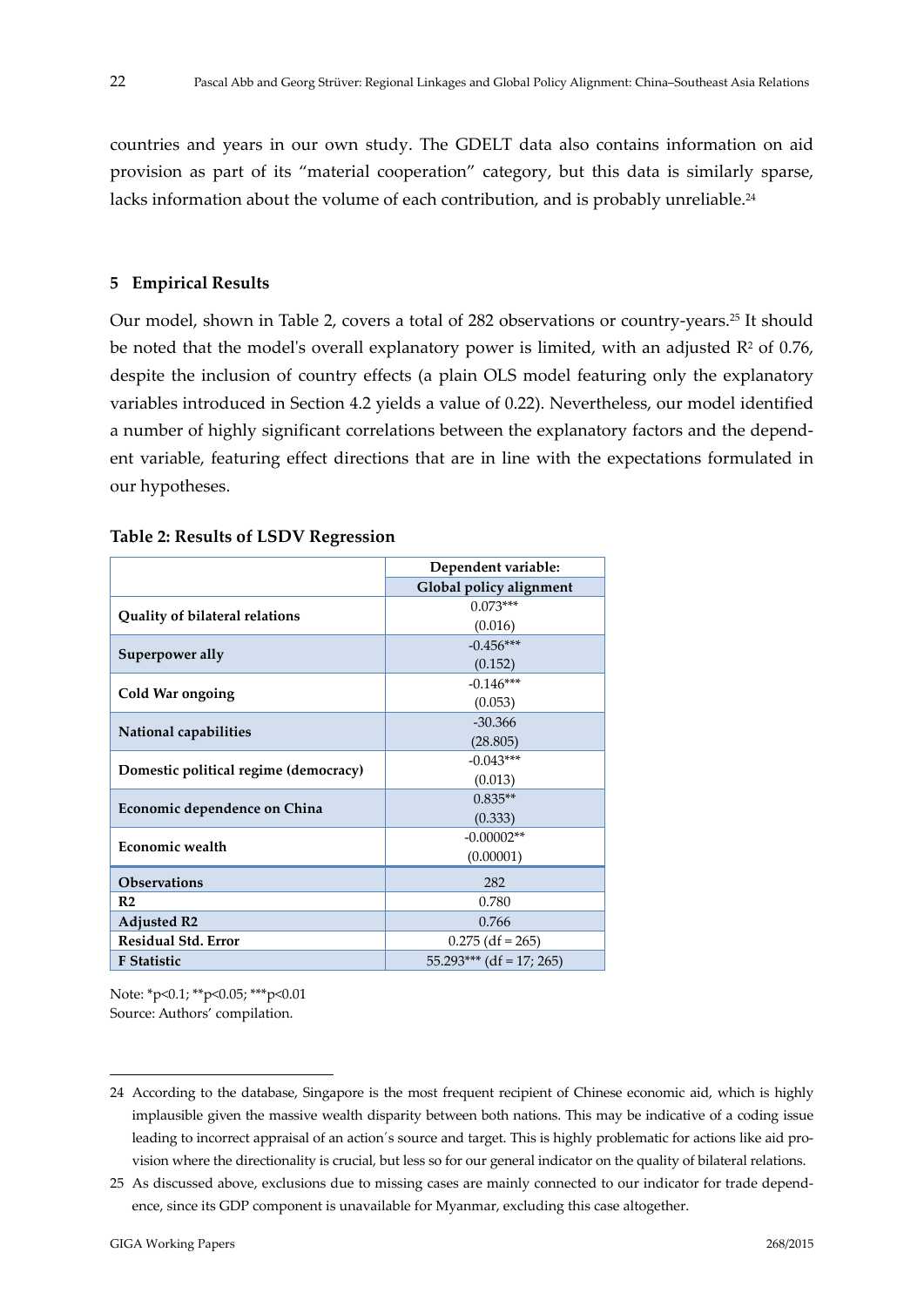First off, we find that our event-based estimate of the quality of bilateral relations has a pronounced and highly significant positive effect on global alignment. Of the independent variables entered into this model, it is the strongest predictor of voting alignment.26 This suggests that neighboring states are indeed sensitive to recent developments at the regional level when deciding whether or not to align with China in the United Nations, although it is beyond the scope of our study to determine the exact causal mechanism behind this pattern.

The formal alliances that the United States and the USSR maintained with their respec‐ tive partners in the region are also estimated to have had a highly significant negative effect on alignment with China, even when we control separately for the effect of the Cold War. This effect would be even more pronounced if we considered Laos a Soviet ally, since it was a highly dependent client state despite never signing a formal alliance treaty. As shown in our graphical depiction of voting alignment in Figure 1, the end of Sino–Soviet strategic con‐ tention produced the most clearly pronounced swing in voting alignment between China and Laos.

Regarding the effects of regime (dis)similarity and the level of economic development (or wealth), we also find significant correlations in line with our expectations: greater differences in political institutions along the democratic–authoritarian axis and higher levels of wealth both seem to result in less alignment with China, with the effect of the former being more pronounced. This appears to confirm our assumptions about shared interests arising from similar domestic considerations, and thus the importance of this contextual factor in analyzing international interactions.

We also find a relatively weak relationship between economic dependence on China and global alignment with it. China's steadily growing role as a driver of regional economic de‐ velopment and the sometimes highly asymmetric trade relationships it has built with its neighbors seem to have some impact on voting behavior, but clearly not to the extent that they overshadow the influence of any of the factors described above. Put differently, China's economic leadership in the region cannot offset the negative impacts of worsening relations, alignment with external actors, or fundamental differences in domestic regimes and is thus not sufficient to inspire followership – at least when it comes to Southeast Asian nations.

In terms of our control factors, the impact of the Cold War on voting alignment was significant and, as expected, the end of the superpower struggle has apparently benefited China's efforts to obtain international support. On the other hand, the national strength of Southeast Asian nations does not show a systematic correlation with their voting behavior vis‐à‐vis China. While the study by Dreher and Sturm (2012), which did yield a positive result for this factor, examined alignment with G7 countries rather than with China, we expected the same

<sup>26</sup> In addition, we found that alternative measurements of the quality of relations, such as the event-based scores of verbal and diplomatic conflicts as well as militarized disputes, are also statistically significant but negatively correlated with policy alignment and corroborate our findings. Thus, periods of bilateral conflict indeed bring about foreign policy repercussions for China at the global level. The results are available on request.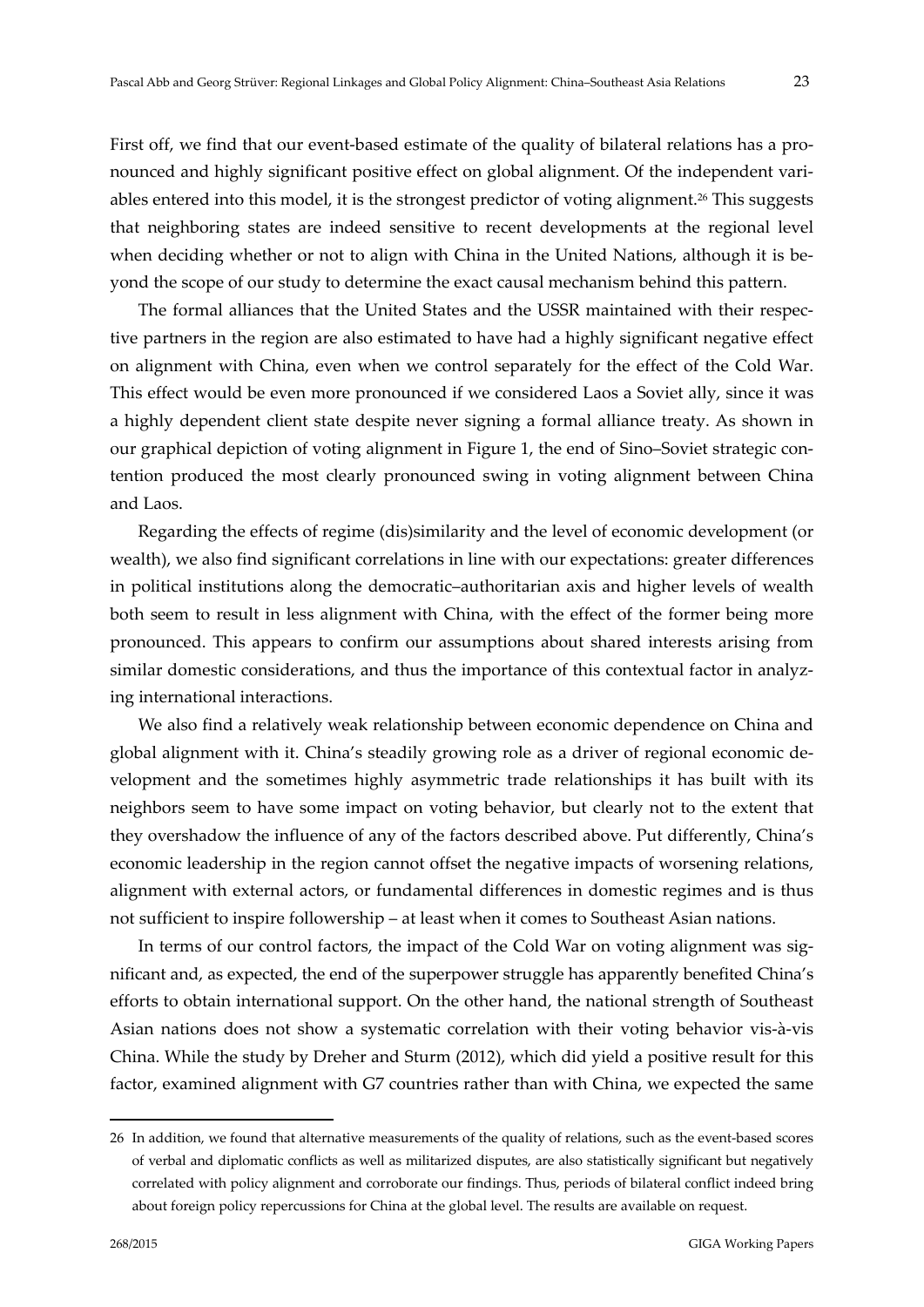underlying mechanism to have an impact on these relationships as well. Since we have worked with a subset of cases rather than analyzing the voting behavior of all UNGA members, sampling bias may be an issue, although it is not immediately obvious how. The South‐ east Asian nations are skewed – first slightly and then, over time, more strongly – towards the high end of the spectrum, most likely due to their large populations: for 1979, three cases (Indonesia, Vietnam, and Thailand) were in the top quartile of nations with the highest capa‐ bilities; by 2007, six out of 11 achieved the same feat (Singapore, Malaysia, and Myanmar in addition to the three previous ones), while only the two smallest (Brunei and Timor‐Leste) were in the bottom quartile.

Of course, China itself also became much more powerful over the same time frame, boosting its CINC score from 0.119 to 0.199 and moving from third to first in the global rank‐ ing, thereby exhibiting much more dynamism than the G7 nations in Dreher and Sturm's study. It is possible that deviating from these authors' methodology by using a metric of rela‐ tive rather than absolute strength as an independent variable would actually have yielded results more in line with their findings, although this inconsistency would also have made it hard to directly compare the results of the Dreher and Sturm study and with those of our analysis.

Finally, some of the country-specific effects are estimated to correlate significantly with the dependent variable as well, suggesting that Southeast Asian countries' alignment with China is influenced by idiosyncratic factors that are not included in our general model. The most visibly pronounced of these factors concerns Chinese–Laotian relations and can perhaps best be explained by the fact that Laos was a Soviet client state during the Cold War despite never entering into a formal alliance with its patron. This relationship is thus not captured by our respective indicator. Upon the collapse of the Soviet Union, Laos's alignment with China quickly followed the same trajectory as Vietnam's.

#### **6 Conclusion**

As we noted in the introduction, Chinese–Southeast Asian relations have been subject to very divergent impulses over the last three decades. This is what our model was designed to ana‐ lyze and disentangle as much as possible. Notably, some of the biggest breakthroughs in regional integration and (economic) cooperation and serious military confrontations have oc‐ curred virtually back‐to‐back. For instance, 2010 saw both the establishment of CAFTA and the beginning of the latest round of clashes in the South China Sea. In the minds of many experts and the general public, these countervailing trends have established Chinese–Southeast Asian relations as a crucial test case for what kind of major power China will ultimately turn out to be, and whether its rise will inspire followership or resistance. Based on the results of our model, there is reason to believe that the answer to the latter question will also determine China's ability to mobilize broad support for its global policy agenda. Since China's interac‐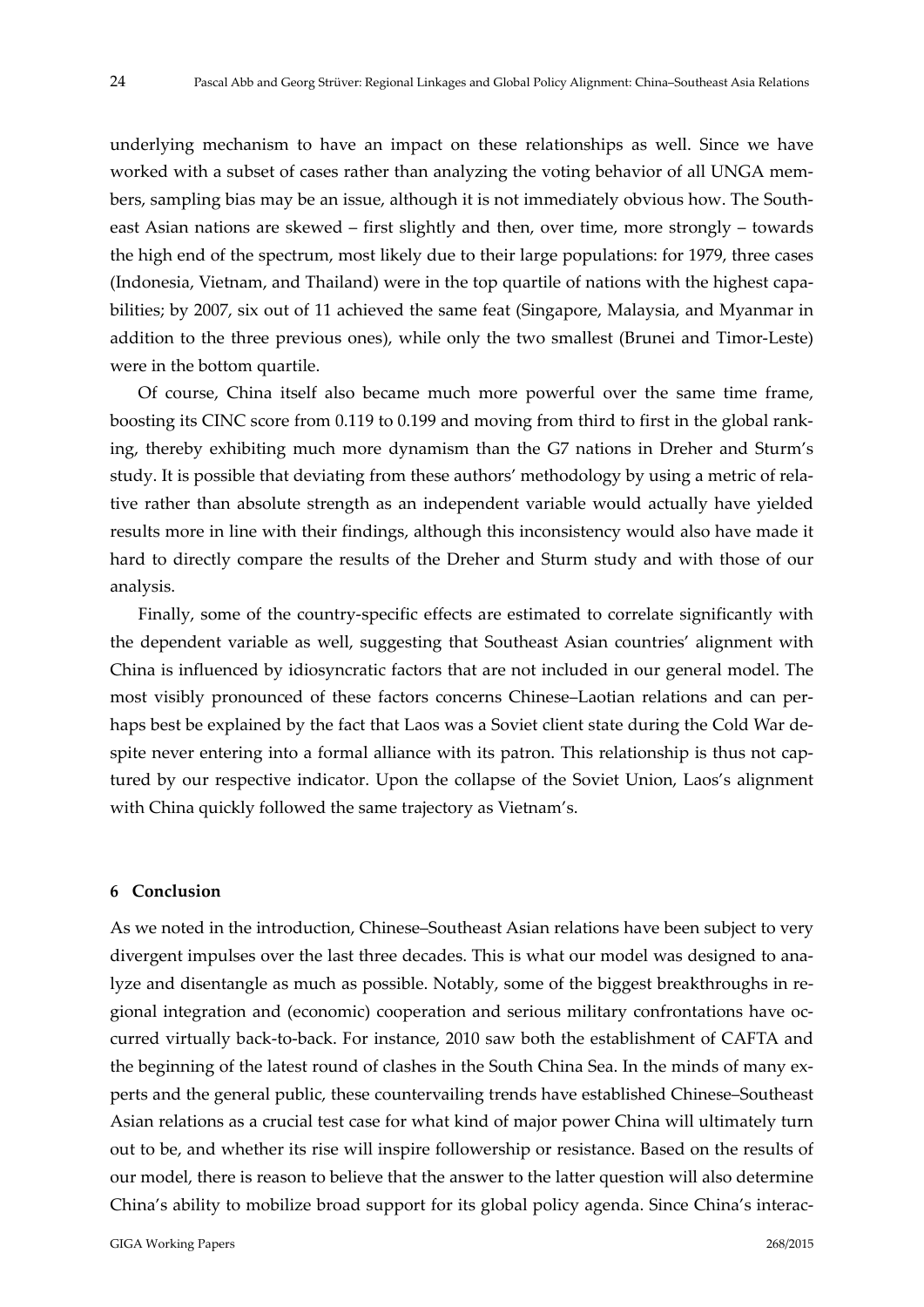tions with its neighbors at the regional level have attracted so much international scrutiny, these developments will also be taken into account by many other states that have to decide whether or not to support it, likely causing additional reverberations on the global stage.

This study has aimed not only to shed some light on a very interesting test case for inter‐ actions between the global and the regional level but also to demonstrate the utility of bring‐ ing a quantitative approach to a field that has already been exhaustively covered in the qualitative literature. Since there are so many competing plausible theoretical approaches that claim Chinese–Southeast Asian relations as a case in point, investigating the relative strength of the various factors these approaches focus on can add to our understanding of the prob‐ lem. Additionally, the development of new tools in this field has increased opportunities to measure concepts like the "quality of bilateral relations," which lends itself intuitively to qualitative discussions but is hard to fit into quantitative approaches.

We therefore believe that a research agenda that aims to bridge the existing gaps between regional and global studies, as well as those between area studies and quantitative approaches to IR, is a promising way to yield insights in future. While China may be the most prominent example of a new rising or regional power, it is not alone in this regard. For ex‐ ample, numerous other studies have already examined Brazilian, Indian, and South African attempts to organize their respective regional environment while simultaneously bidding for increased global influence. It would be very interesting to see if an investigation of their in‐ teractions with neighbors at both levels confirms the findings of this study and allows us to establish general patterns for how the behavior of a regional power impacts its global status. In the meantime, China's immediate relevance as the most likely peer competitor for US leadership, as well as the fact that the country has been consistently singled out as a test case for how power shifts affect global orders, should justify its suitability as a starting point.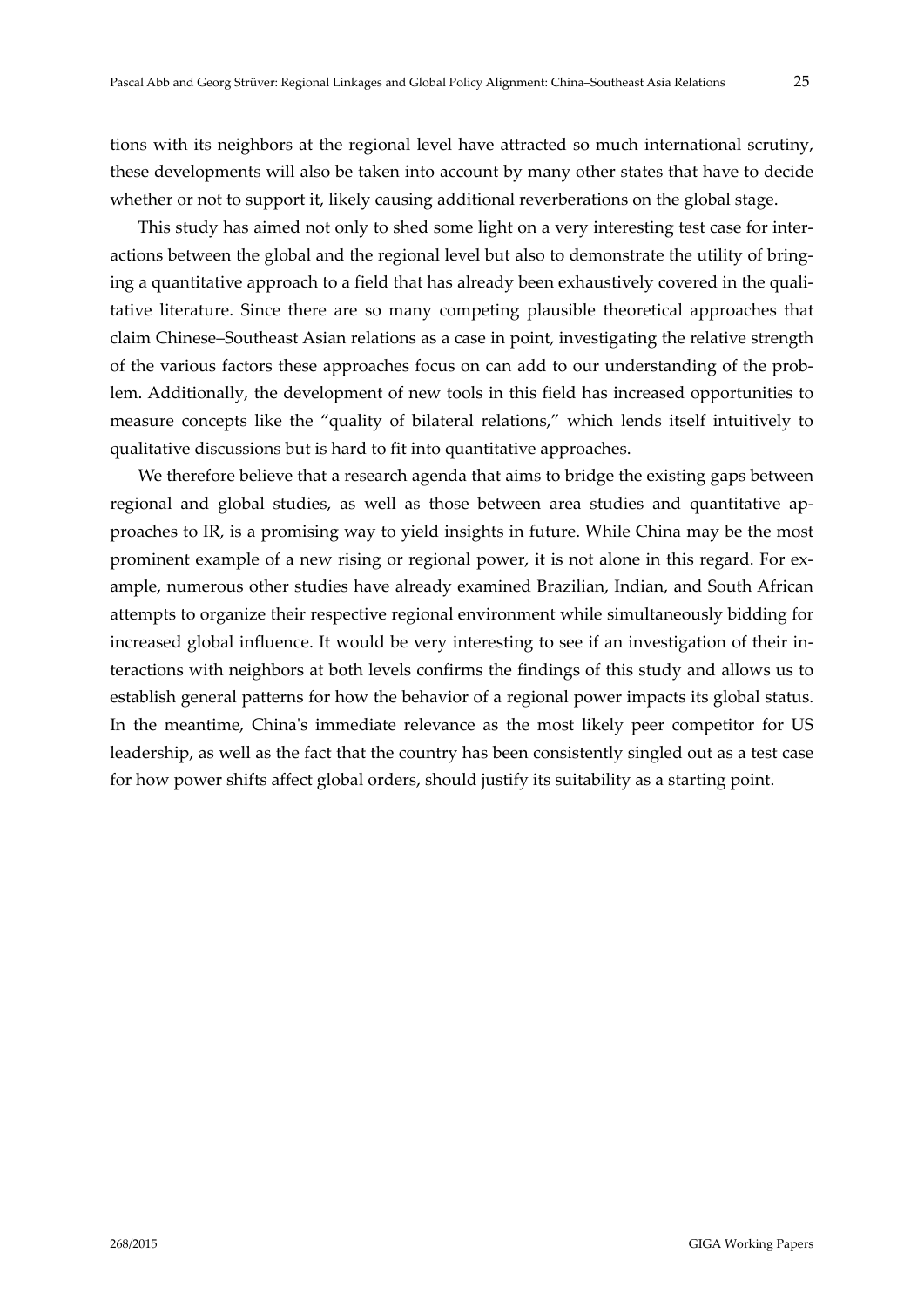#### **Bibliography**

- Acharya, Amitav. 2003a. *Seeking Security In The Dragonʹs Shadow: China and Southeast Asia In The Emerging Asian Order*. IDSS Working Paper Series, No. 44. Singapore: Institute of De‐ fence and Strategic Studies. Online: <https://dr.ntu.edu.sg/bitstream/handle/10220/4446/ RSIS‐WORKPAPER\_52.pdf?sequence=1> (3 March 2015).
- ———. 2003b. "Will Asia's Past Be Its Future?" *International Security* 28 (3): 149–164.
- ———. 2004. "How Ideas Spread: Whose Norms Matter? Norm Localization and Institutional Change in Asian Regionalism." *International Organization* 58 (2).
- Bailey, Michael, Anton Strezhnev, and Erik Voeten. 2013. *Estimating Dynamic State Preferences from United Nations Voting Data*. SSRN Scholarly Paper ID 2330913. Rochester, NY: Social Science Research Network. Online: <http://papers.ssrn.com/abstract=2330913> (3 March 2015).
- Baldwin, David A. 1985. *Economic Statecraft*. Princeton, N.J.: Princeton University Press.
- Barbieri, Katherine, and Omar M. G. Keshk. 2012. *Correlates of War Project Trade Data Set Code‐ book, Version 3.0*. Online: <www.correlatesofwar.org/>.
- Barbieri, Katherine, Omar M.G. Keshk, and Brian M. Pollins. 2009. "Trading Data." *Conflict Management and Peace Science* 26 (5): 471–491.
- Beeson, Mark. 2009. "Hegemonic Transition in East Asia? The Dynamics of Chinese and American Power." *Review of International Studies* 35 (1): 95.
- ———. 2013. "Can China Lead?" *Third World Quarterly* 34 (2): 233–250.
- Beeson, Mark, and Fujian Li. 2012. "Charmed or Alarmed? Reading China's Regional Rela‐ tions." *Journal of Contemporary China* 21 (73): 35–51.
- Bolt, Paul J. 2011. "Contemporary Sino‐Southeast Asian Relations." *China: An International Journal* 9 (02): 276–298.
- Breslin, Shaun. 2009. "Understanding China's Regional Rise: Interpretations, Identities and Implications." *International Affairs* 85 (4): 817–835.
- ———. 2013. "China and the Global Order: Signalling Threat or Friendship?" *International Af‐ fairs* 89 (3): 615–634.
- Chen, Ian Tsung‐Yen, and Alan Hao Yang. 2013. "A Harmonized Southeast Asia? Explanatory Typologies of Asean Countries' Strategies to the Rise of China." *The Pacific Review* 26 (3): 265–288.
- Christoff, Peter. 2010. "Cold Climate in Copenhagen: China and the United States at COP15." *Environmental Politics* 19 (4): 637–656.
- Chung, Jae Ho. 2009. "East Asia Responds to the Rise of China: Patterns and Variations." *Pacific Affairs* 82 (4): 657–675.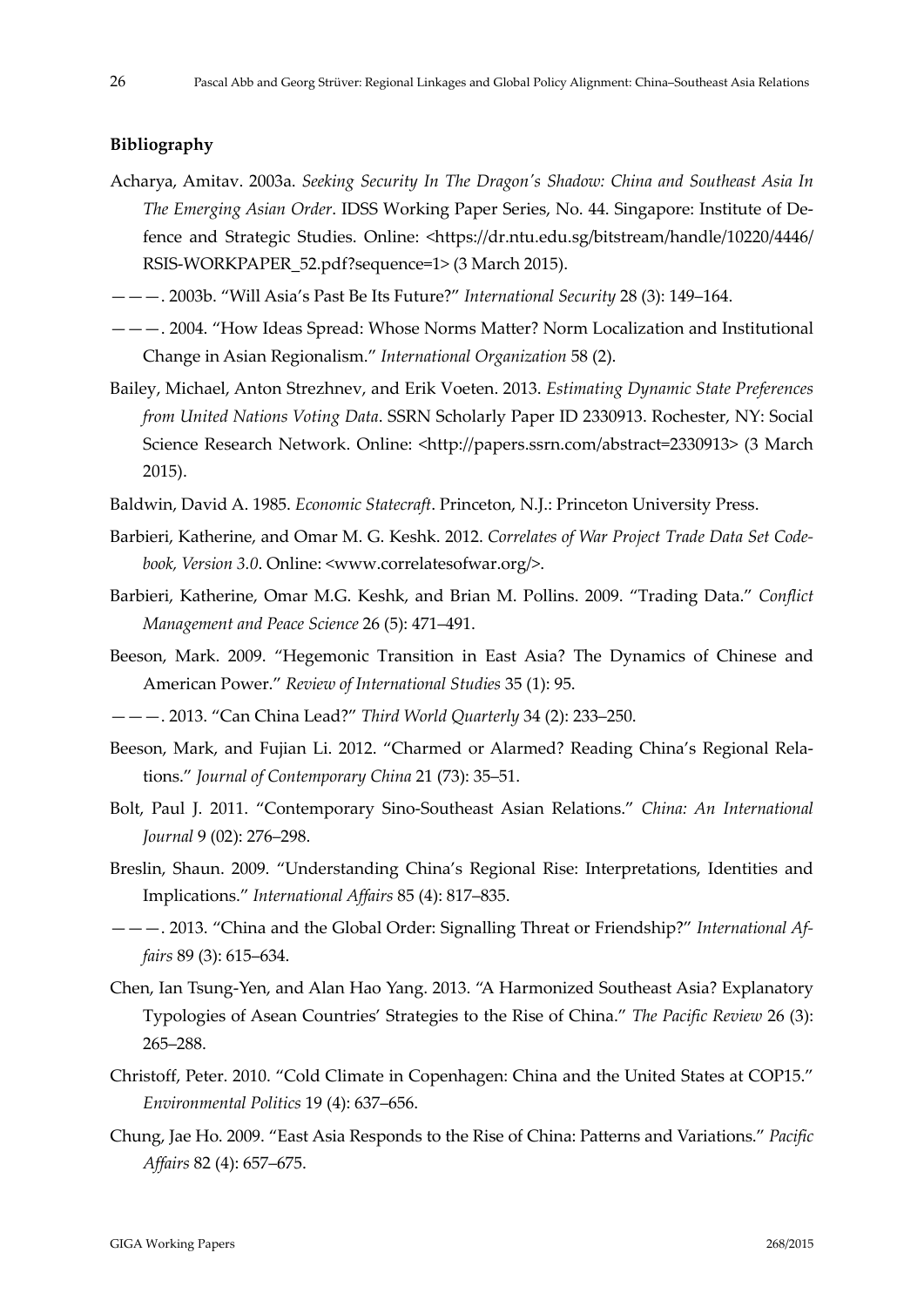- Ciorciari, John David. 2009. "The Balance of Great‐Power Influence in Contemporary South‐ east Asia." *International Relations of the Asia‐Pacific* 9 (1): 157–196.
- Clark, Ian. 2011. "China and the United States: A Succession of Hegemonies?" *International Af‐ fairs* 87 (1): 13–28.
- Destradi, Sandra. 2010. "Regional Powers and Their Strategies: Empire, Hegemony, and Leadership." *Review of International Studies* 36 (4): 903–930.
- Domínguez, Jorge I. 2006. *China's Relations With Latin America: Shared Gains, Asymmetric Hopes*. Working Paper. Washington, DC: Inter‐American Dialogue.
- Dreher, Axel, Peter Nunnenkamp, and Rainer Thiele. 2008. "Does US Aid Buy UN General Assembly Votes? A Disaggregated Analysis." *Public Choice* 136 (1‐2): 139–164.
- Dreher, Axel, and Jan‐Egbert Sturm. 2012. "Do the IMF and the World Bank Influence Voting in the UN General Assembly?" *Public Choice* 151 (1‐2): 363–397.
- Emmers, Ralf. 2010. "The Changing Power Distribution in the South China Sea: Implications for Conflict Management and Avoidance." *Political Science* 62 (2): 118–131.
- Flemes, Daniel, and Thorsten Wojczewski. 2011. "Contested Leadership in Comparative Per‐ spective: Power Strategies in South Asia and South America." *Asian Journal of Latin Ameri‐ can Studies* 24 (1): 1‐27.
- Flores‐Macías, Gustavo A., and Sarah E. Kreps. 2013. "The Foreign Policy Consequences of Trade: China's Commercial Relations with Africa and Latin America, 1992–2006." *The Journal of Politics* 75 (02): 357–371.
- Foot, Rosemary, and Andrew Walter. 2011. *China, the United States, and Global Order*. New York: Cambridge University Press.
- GDELT. 2013. *GDELT–Data Format Codebook V 1.03*. online: <http://data.gdeltproject.org/docu mentation/GDELT‐Data\_Format\_Codebook.pdf> (3 March 2015).
- Ghosn, Faten, Glenn Palmer, and Stuart Bremer. 2004. "The MID3 Data Set, 1993‐2001: Proce‐ dures, Coding Rules, and Description." *Conflict Management and Peace Science* 21 (2): 133–154.
- Glosny, Michael A. 2006. "Heading toward a Win–Win Future? Recent Developments in Chi‐ na's Policy toward Southeast Asia." *Asian Security* 2 (1): 24–57.
- Goh, Evelyn. 2007. "Southeast Asian Perspectives on the China Challenge." *Journal of Strategic Studies* 30 (4‐5): 809–832.
- ———. 2008. "Great Powers and Hierarchical Order in Southeast Asia: Analyzing Regional Security Strategies." *International Security* 32 (3): 113–157.
- ———. 2011. *Rising Power... To Do What? Evaluating China's Power in Southeast Asia*. RSIS Working Paper No. 226. Singapore: S. Rajaratnam School of International Studies.
- Goldstein, Joshua S. 1992. "A Conflict‐Cooperation Scale for WEIS Events Data." *Journal of Conflict Resolution* 36 (2): 369–385.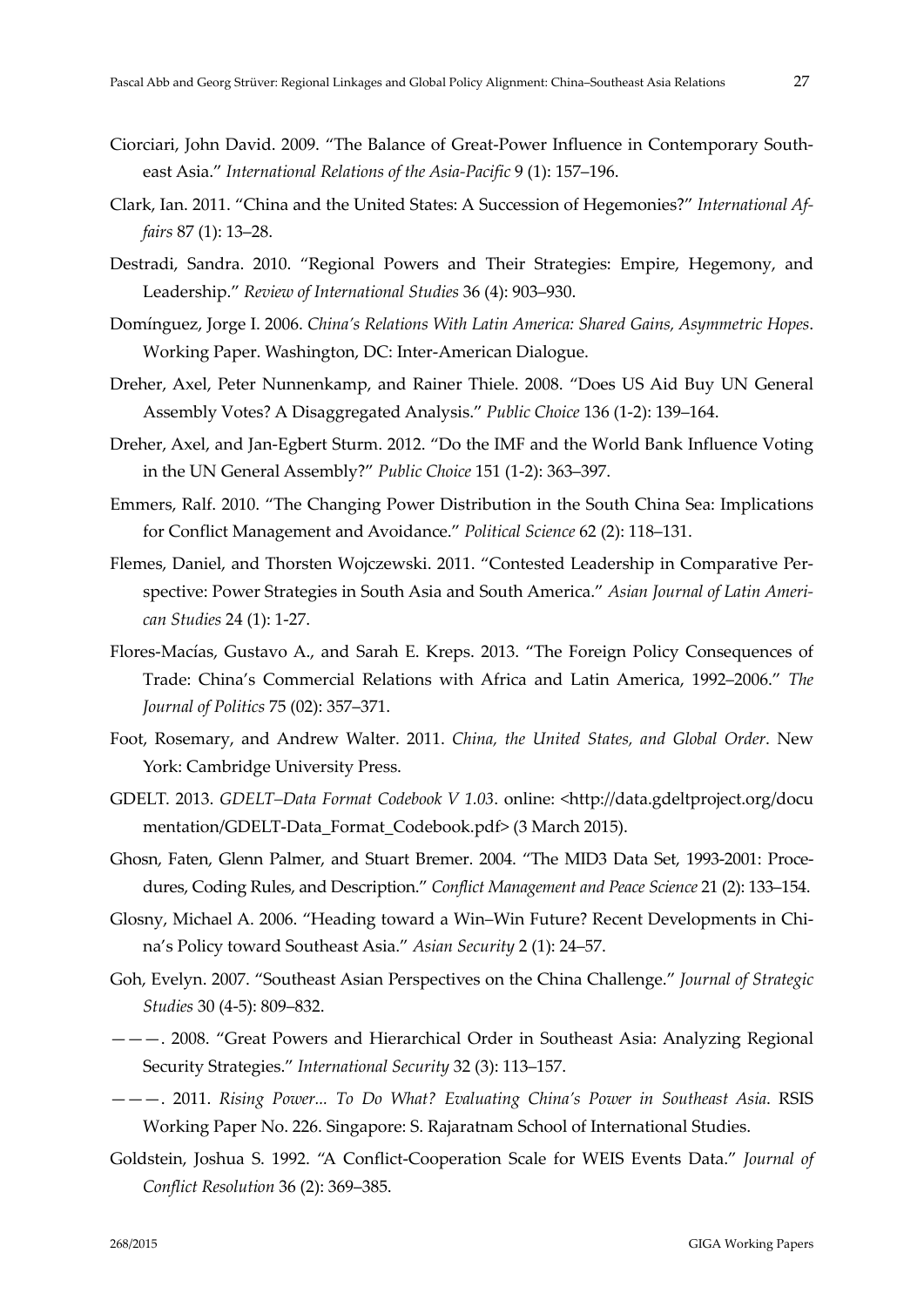- Hadenius, Axel, and Jan Teorell. 2005. *Assessing Alternative Indices of Democracy*. Committee on Concepts and Methods Working Paper Series, No. 6. Online: <www.conceptsmethods. org/Files/WorkingPaper/PC%206%20Hadenius%20Teorell.pdf> (25 February 2015).
- Hu, Nien‐Tsu Alfred. 2010. "South China Sea: Troubled Waters or a Sea of Opportunity?" *Ocean Development & International Law* 41 (3): 203–213.
- Kastner, Scott L. [forthcoming]. "Buying Influence? Assessing the Political Effects of China's International Trade." *Journal of Conflict Resolution*, 0022002714560345.
- Kim, Soo Yeon, and Bruce Russett. 1996. "The New Politics of Voting Alignments in the United Nations General Assembly." *International Organization* 50 (4): 629–652.
- Kurlantzick, Joshua. 2006. "China's Charm Offensive in Southeast Asia." *Current History* 105 (692): 270–276.
- Lampton, David. 2008. *The Three Faces of Chinese Power: Might, Money, and Minds*. Berkeley: University of California Press.
- Leeds, Brett, Jeffrey Ritter, Sara Mitchell, and Andrew Long. 2002. "Alliance Treaty Obligations and Provisions, 1815‐1944." *International Interactions* 28 (3): 237–260.
- Lee, Jung‐Nam. 2009. "China's Soft Power in East Asia: An Estimation Based on the Outcome of Surveys of Six Countries." *Korean Journal of Defense Analysis* 21 (2): 185–204.
- Leetaru, Kalev, and Philip A. Schrodt. 2013. "GDELT: Global Data on Events, Location and Tone, 1979‐2012." *International Studies Association Meetings, San Francisco, April*. San Diego, CA. Online: <http://gdelt.utdallas.edu/data/documentation/ISA.2013.GDELT.pdf>.
- Linley, Matthew, James Reilly, and Benjamin E. Goldsmith. 2012. "Who's Afraid of the Drag‐ on? Asian Mass Publics' Perceptions of China's Influence." *Japanese Journal of Political Sci‐ ence* 13 (Special Issue 04): 501–523.
- McCarthy, Terry. 2012. "China's Aggressive Stance Reveals Lack of Coordination." 5 December. Online: <http://yaleglobal.yale.edu/content/chinas‐aggressive‐stance‐reveals‐lack‐coordi nation> (23 February 2015).
- Mearsheimer, John J. 2001. *The Tragedy of Great Power Politics*. New York: W. W. Norton.
- Miyoshi, Masahiro. 2012. "China's 'U‐Shaped Line' Claim in the South China Sea: Any Validity Under International Law?." *Ocean Development and International Law* 43 (1): 1–17.
- Nel, Philip. 2010. "Redistribution and Recognition: What Emerging Regional Powers Want." *Review of International Studies* 36 (04): 951–974.
- Nelson, Travis, and Matthew Carlson. 2012. "Charmed by China? Popular Perceptions of Chinese Influence in Asia." *Japanese Journal of Political Science* 13 (Special Issue 04): 477–499.
- Nolte, Detlef. 2010. "How to Compare Regional Powers: Analytical Concepts and Research Topics." *Review of International Studies* 36 (4): 881–901.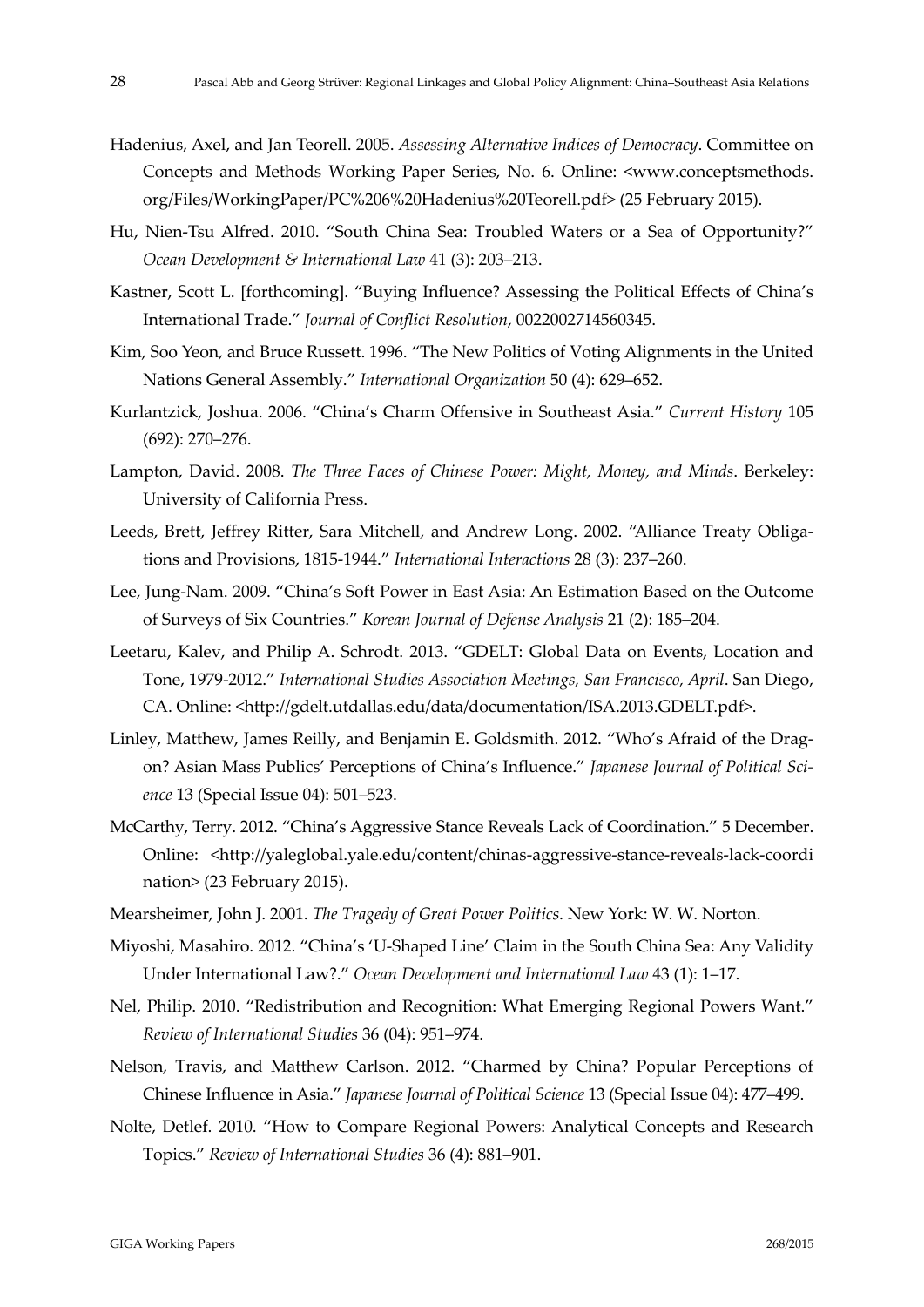- Odgaard, Liselotte. 2007. "The Balance of Power in Asia‐Pacific Security: U.S.‐China Policies on Regional Order." *Korean Journal of Defense Analysis* 19 (1): 29–46.
- Powers, Richard J. 1980. "United Nations Voting Alignments: A New Equilibrium." *Western Political Quarterly* 33 (2): 167–184.
- Prys, M. 2013. "India and South Asia in the World: On the Embeddedness of Regions in the International System and Its Consequences for Regional Powers." *International Relations of the Asia‐Pacific* 13 (2): 267–299.
- Rosecrance, Richard. 2006. "Power and International Relations: The Rise of China and Its Ef‐ fects." *International Studies Perspectives* 7 (1): 31–35.
- Ross, Robert. 2006. "Balance of Power Politics and the Rise of China: Accommodation and Balancing in East Asia." *Security Studies* 15 (3): 355–395.
- Roy, Denny. 2005. "Southeast Asia and China: Balancing or Bandwagoning?" *Contemporary Southeast Asia: A Journal of International and Strategic Affairs* 27 (2): 305–322.
- Singer, David J. 1988. "Reconstructing the Correlates of War Dataset on Material Capabilities of States, 1816‐1985." *International Interactions* 14 (2): 115–132.
- Singer, David J., Stuart Bremer, and John Stuckey. 1972. "Capability Distribution, Uncertainty, and Major Power War, 1820‐1965." *Peace, War, and Numbers.* Edited by Bruce Russett, 19–48. Beverly Hills: Sage. Online: <www.correlatesofwar.org/> (25 February 2015).
- Strezhnev, Anton, and Erik Voeten. 2013a. *United Nations General Assembly Voting Data V7*. Online: http://dvn.iq.harvard.edu/dvn/dv/Voeten/faces/study/StudyPage.xhtml?studyId= 38311&studyListingIndex=0\_dee53f12c760141b21c251525332> (28 February 2015).
- ———. 2013b. *United Nations General Assembly Voting Data* (version 7). Online: <http://hdl. handle.net/1902.1/12379> (3 March 2015).
- Strüver, Georg. [forthcoming]. "What Friends Are Made Of: Bilateral Linkages and Domestic Drivers of Foreign Policy Alignment with China." *Foreign Policy Analysis*.
- ———. 2014. "'Bereft of Friends'? China's Rise and Search for Political Partners in South America." *The Chinese Journal of International Politics* 7 (1): 117–151.
- Stubbs, Richard. 2008. "The ASEAN Alternative? Ideas, Institutions and the Challenge to 'global' Governance." *The Pacific Review* 21 (4): 451–468.
- Sukma, Rizal. 2009. "Indonesia‐China Relations: The Politics of Re‐Engagement." *Asian Survey* 49 (4): 591–608.
- Swaine, Michael D., and M. Taylor Fravel. 2011. "China's Assertive Behavior. Part Two: The Maritime Periphery." *China Leadership Monitor* 35: 1–29.
- Teorell, Jan, et al. 2013. *The Quality of Government Dataset, Version 20Dec13*. University of Gothenburg: The Quality of Government Institute. Online: <www.qog.pol.gu.se/> (3 March 2015).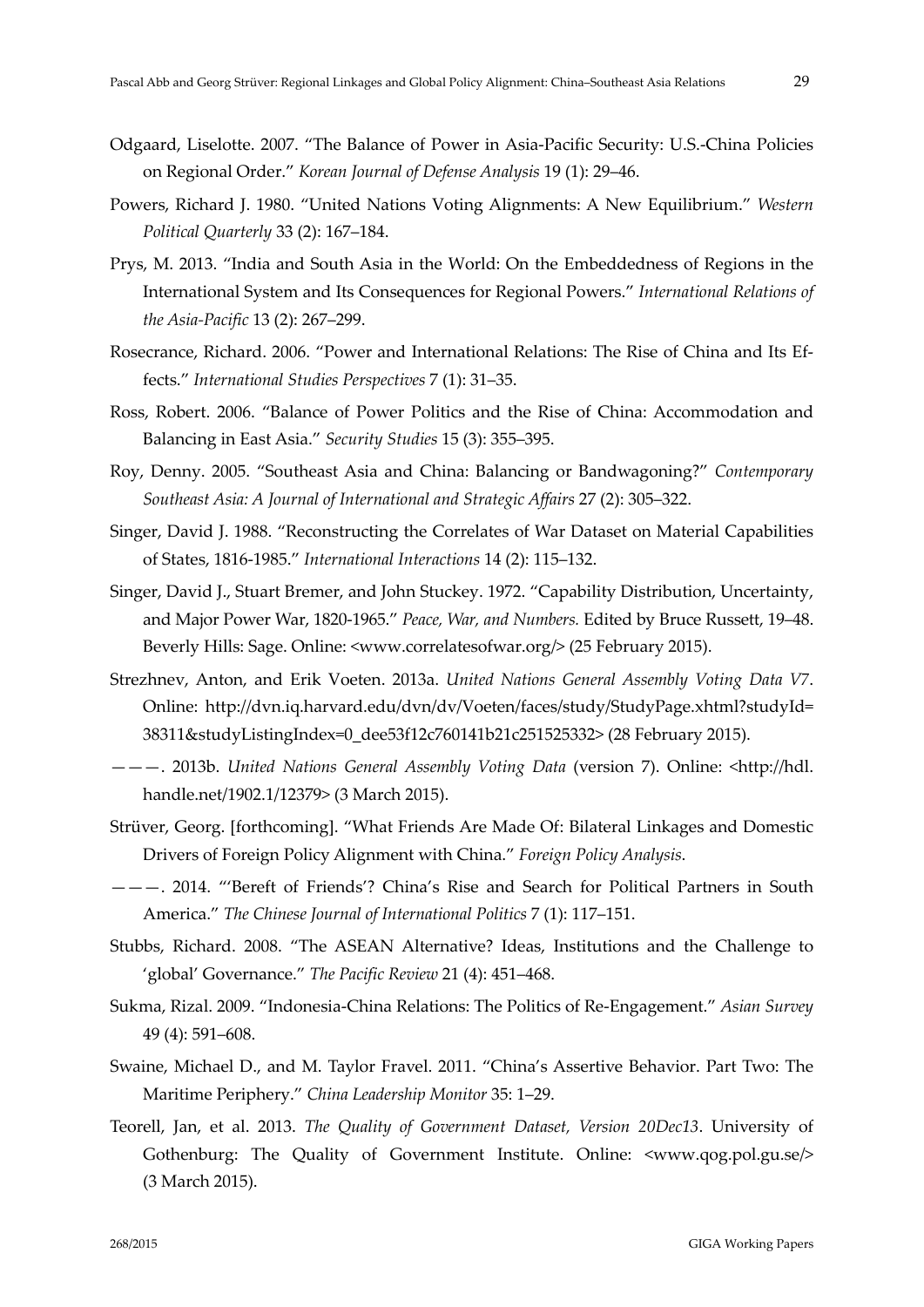- Tongzon, Jose L. 2005. "ASEAN‐China Free Trade Area: A Bane or Boon for ASEAN Coun‐ tries?" *World Economy* 28 (2): 191–210.
- Tønnesson, Stein. 2003. "Sino‐Vietnamese Rapprochement and the South China Sea Irritant." *Security Dialogue* 34 (1): 55–70.
- Voeten, Erik. 2000. "Clashes in the Assembly." *International Organization* 54 (2): 185–215.
- ———. 2004. "Resisting the Lonely Superpower: Responses of States in the United Nations to U.S. Dominance." *Journal of Politics* 66 (3): 729–754.
- ———. 2012. *Data and Analyses of Voting in the UN General Assembly*. SSRN Scholarly Paper. Rochester, N.Y. Online: <http://papers.ssrn.com/abstract=2111149> (3 March 2015).
- Walt, Stephen M. 1985. "Alliance Formation and the Balance of World Power." *International Security* 9 (4): 3–43.
- Waltz, Kenneth. 1979. *Theory of International Politics*. Reading: Addison‐Wesley.
- Womack, B. 2003. "China and Southeast Asia: Asymmetry, Leadership and Normalcy." *Pacific Affairs* 76 (4): 529–48.
- World Bank. 2013. *World Development Indicators*. Washington, D.C., Published online: The World Bank Group. Online: <http://databank.worldbank.org/data/download/WDI-2013ebook.pdf> (3 March 2015).
- Yahuda, Michael. 2013. "China's New Assertiveness in the South China Sea." *Journal of Con‐ temporary China* 22 (81): 446–459.
- Yonamine, James E. 2012. "Working with Event Data: A Guide to Aggregation Choices." Online: <http://jayyonamine.com/wp‐content/uploads/2012/06/Working‐with‐Event‐Data‐ A‐Guide‐to‐Aggregation‐Choices.pdf> (3 March 2015).
- Zhu, Zhiqun. 2010. *China's New Diplomacy: Rationale, Strategies and Significance*. Farnham, Bur‐ lington, V.T.: Ashgate.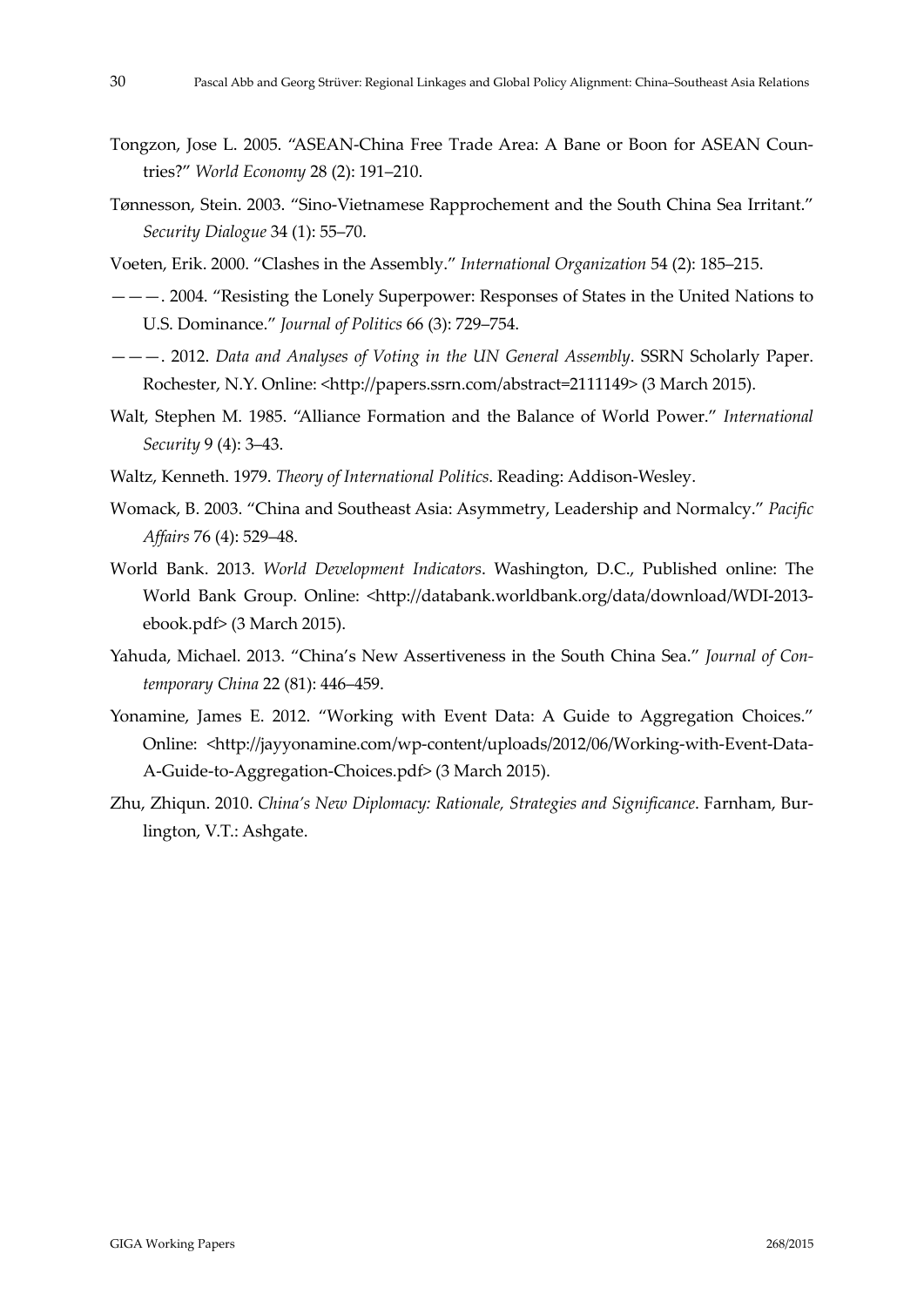# **Appendix**

## **Table A‐1: Descriptive Statistics**

| Statistic                      | N   | Mean      | St. Dev.  | Min      | Max        |
|--------------------------------|-----|-----------|-----------|----------|------------|
| Global policy alignment        | 352 | $-0.420$  | 0.388     | $-1.907$ | $-0.002$   |
| Quality of bilateral relations | 370 | 2.034     | 1.351     | $-4.971$ | 7.000      |
| Superpower ally                | 385 | 0.125     | 0.331     | $\Omega$ |            |
| Cold War ongoing               | 385 | 0.400     | 0.491     | 0        |            |
| National capabilities          | 355 | 0.005     | 0.004     | 0.0001   | 0.016      |
| Democracy                      | 355 | 2.736     | 2.417     | 0.000    | 7.500      |
| Economic dependence            | 292 | 0.060     | 0.073     | 0.000    | 0.323      |
| <b>Economic wealth</b>         | 344 | 5,253.884 | 9.227.625 | 81.207   | 35,938,570 |

Source: Authors' compilation.



**Figure A‐1: Ideal Point Estimates of China and Southeast Asian Countries**